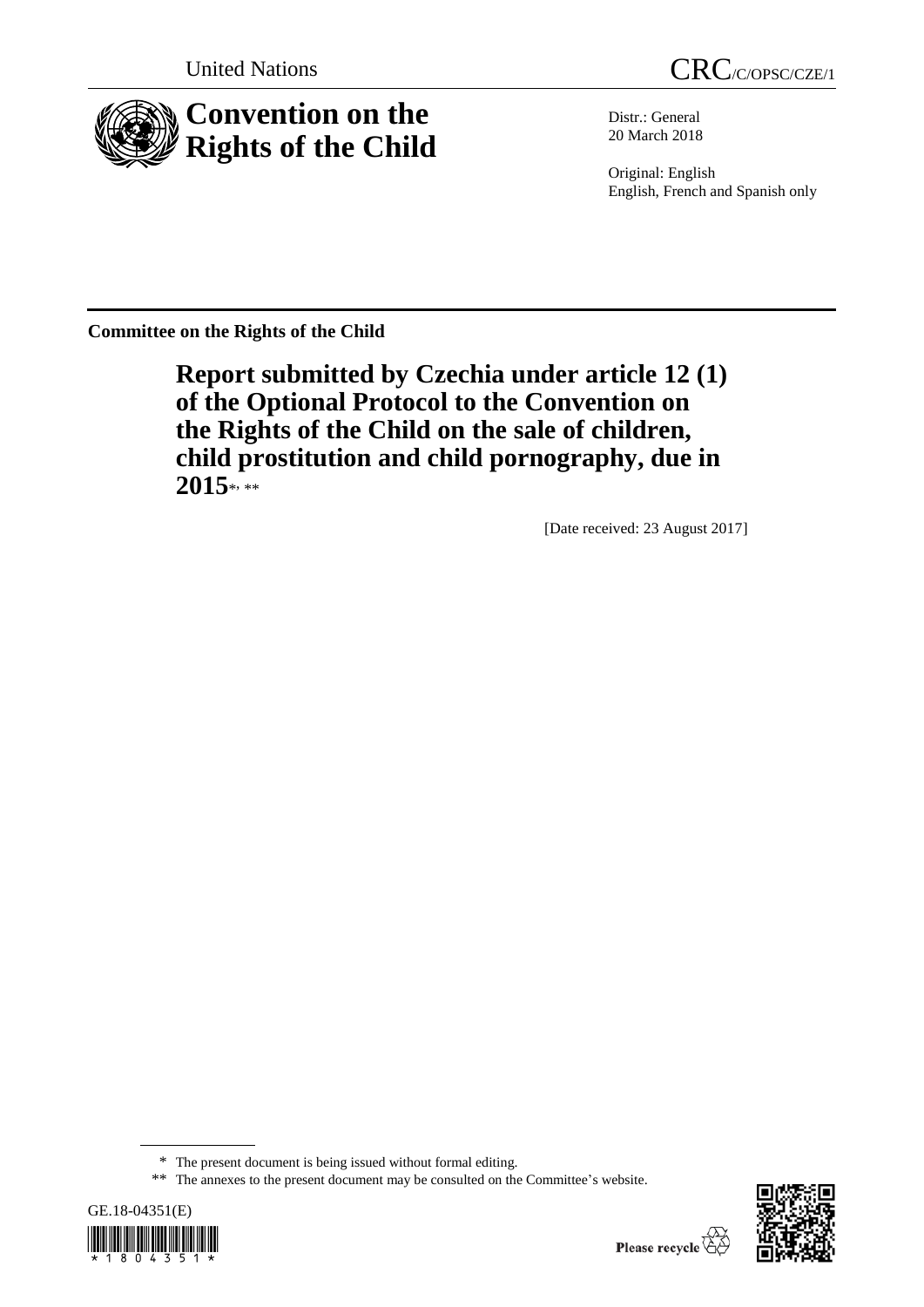# Contents

|               |      | Page          |
|---------------|------|---------------|
|               |      | $\mathcal{R}$ |
| $\mathcal{L}$ |      | $\mathcal{R}$ |
| 3             |      | 9             |
| 4             |      | 12.           |
| 5             |      | 16            |
| 6             |      | 21            |
|               | Data | 23            |
|               |      | 25            |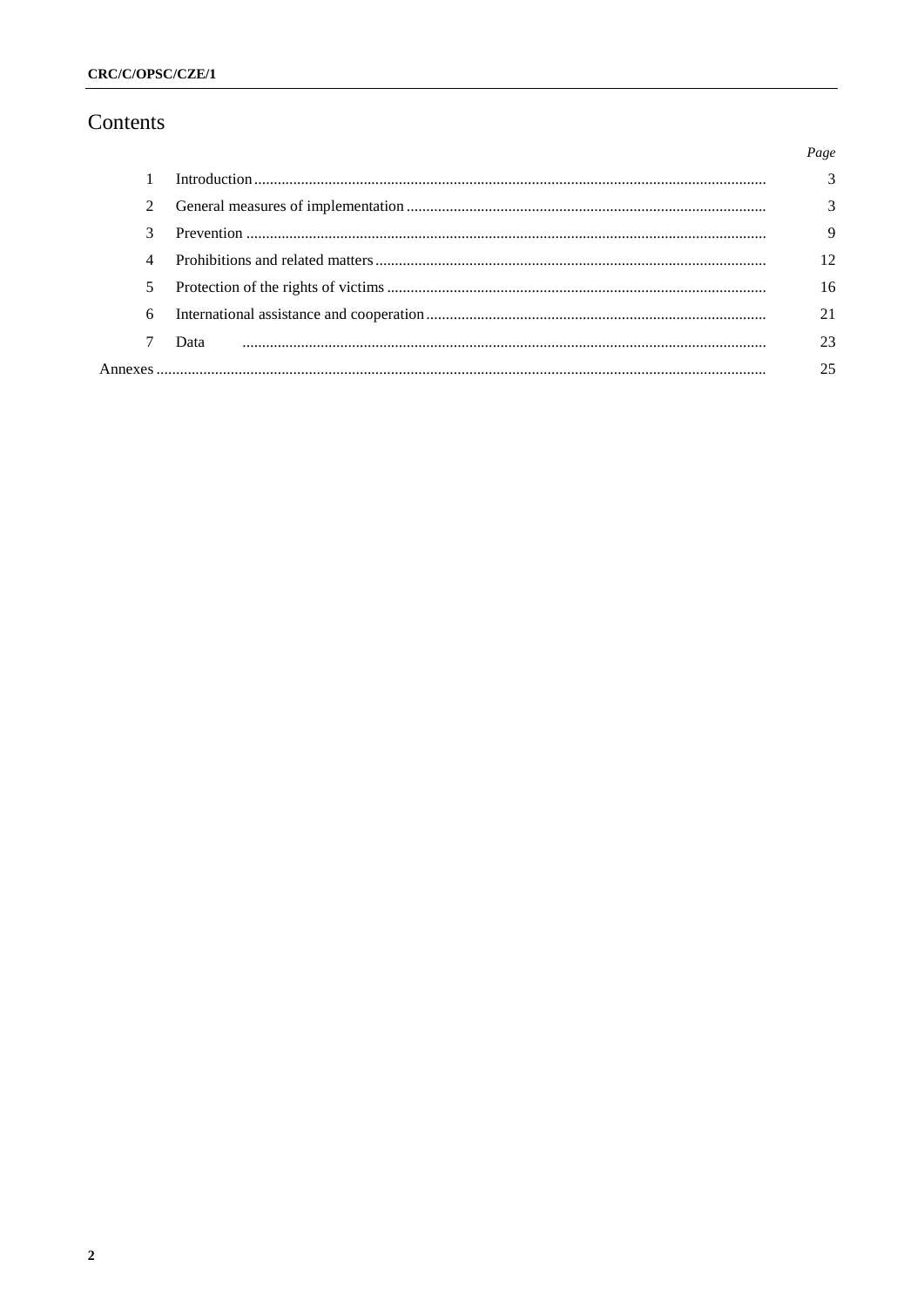# **1. Introduction**

1. The Initial Report of the Czech Republic was drafted with participation of the relevant state authorities. It was discussed with the members of the Committee on the Rights of the Child, which is an advisory body of the Czech Government Council for Human Rights, and with the Public Defender of Rights.

2. Under the Czech Constitution, The Optional Protocol to the Convention on the Rights of the Child on the sale of children, child prostitution and child pornography (Protocol) forms part of the Czech legal system. Where the law contradicts the Protocol, the Protocol supersedes the law. The Protocol has been translated into Czech and published in the official collection of international conventions available at the website of the Ministry of Interior under no. 74/2013 Collection of international treaties.

## **2. General measures of implementation**

3. Under the Czech Constitution, international conventions supersede the law in terms of application. This means, that the general principles contained in the Convention on the Rights of the Child that forms part of the Czech legal system, are binding upon all public authorities. The child's best interest must be a primary consideration guiding all their activities concerning children. Special protection of children and young people is established in Article 32 of the Charter of Fundamental Rights and Freedoms, which forms part of the Czech constitutional order. The interests and wellbeing of children are safeguarded, for example in the Act on the Social and Legal Protection of Children, as the key criterion of social and legal protection of children. The Charter of Fundamental Rights and Freedoms, which forms part of the constitutional system of the Czech Republic and therefore supersedes the law, also prohibits discrimination on the basis of sex, race, colour of skin, language, faith and religion, political or other opinion, national or social origin, nationality or ethnicity, property, birth or other status.

4. The Protocol is primarily implemented by defining all conducts listed in the Protocol as criminal offences in the Czech Criminal Code. The Criminal Code came into effect on 1 January 2010 as Act No. 40/2009 Coll. Types of conduct that should be criminalised under the Protocol are included among the criminal offences listed in Chapter II (criminal offences against freedom, personal and privacy rights, and confidentiality of correspondence), Chapter III (criminal offences against human dignity in the sexual sphere), and Chapter IV (crimes against family and children). The criminal offences are specified in Annex no. 1 hereto and in Part 4 Prohibitions and related matters.

5. Important judicial decision related to the sale of children, child prostitution and child pornography is, for example, the decision of the Supreme Court of 2012.<sup>1</sup> The Supreme Court decided that anyone will be criminally liable when committing the criminal offence of the trafficking in human beings on the child even if they do not use violence, threat of violence, error of the child, distress or addiction of the child. In the case of the trafficking in human beings committed against a child, commercial exploitation of a child is always a criminal offence, regardless of the methods used to commit such crime as required for trafficking of adults. Therefore it is not relevant whether the commercial abuse of a child took place with the child's express consent or knowledge of the content and meaning of the agreement made with its author in respect of such exploitation. Another decision of the Supreme Court, issued in  $2004$ ,<sup>2</sup> refers directly to the Protocol. The Supreme Court mentioned Article 2 (c) of the Protocol to correctly define the term "child pornography". It concluded that a pornographic work depicting a child "means also any photograph of, for example, a naked child in provocative positions exposing sexual parts in order to induce sexual satisfaction, photographs of children engaged in real or simulated explicit sexual intercourse, or other similar sexually provocative photographs of children". In another

<sup>&</sup>lt;sup>1</sup> Decision of the Supreme Court of 14 December 2011, file no. 3 Tdo 105/2011.

<sup>2</sup> Decision of the Supreme Court of 28 December 2004, file no. 7 Tdo 1077/2004.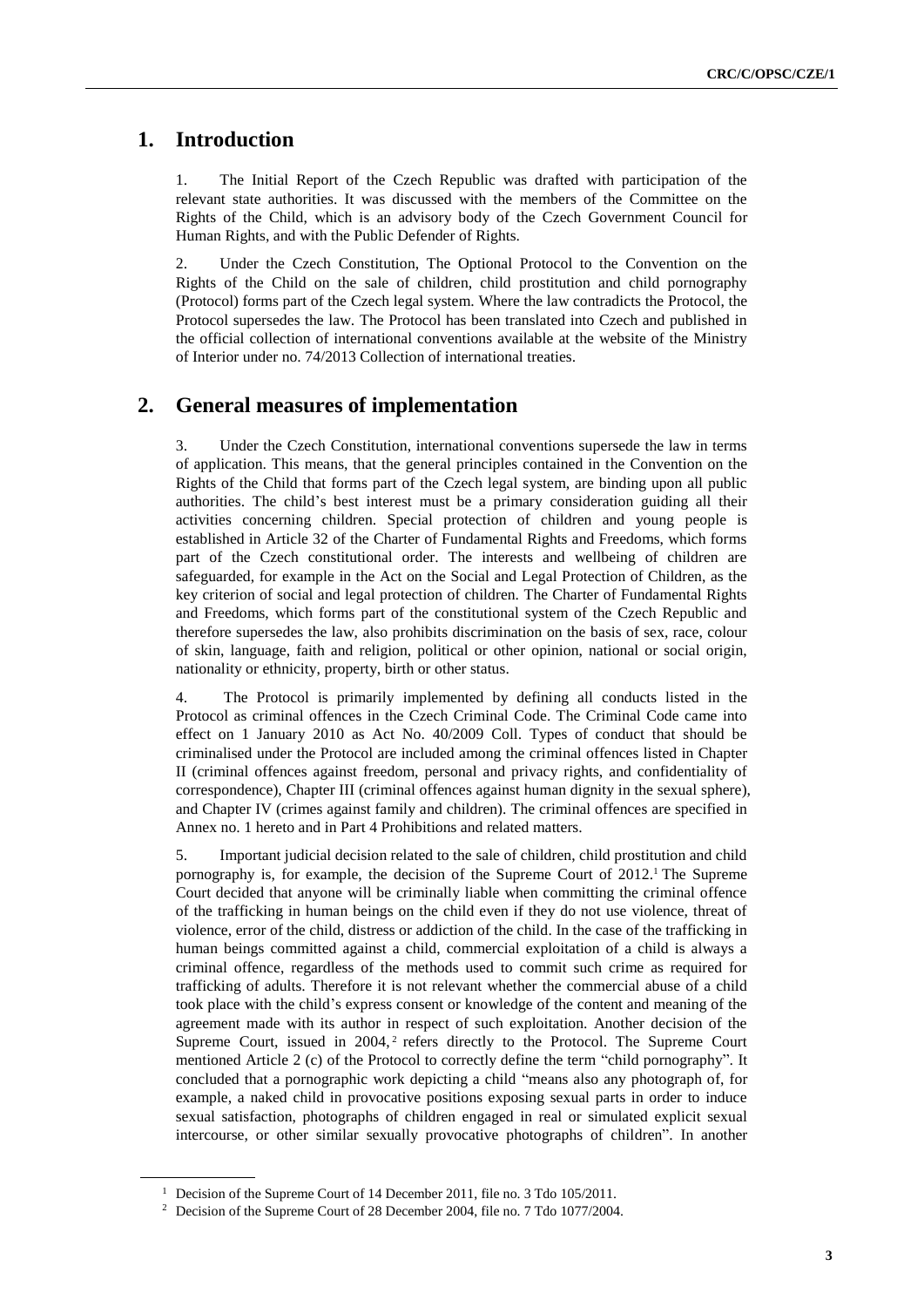decision, the Supreme Court defined the term "pornographic work" and "child pornography". It specified that pornographic work is any work that "affects and stimulates the sexual instinct in a particularly intensive and intrusive manner, exceeds the limits of sexual decency generally accepted by society, offends the sense of sexual decency in an unacceptable way, and induces the feeling of embarrassment". On the other hand, child pornography does not have to have the same intensity that is usually associated with the socalled "hard pornography", i.e. to contain violence or deviant sexual activities".<sup>3</sup>

6. In the Czech Republic there are several ministries responsible for the implementation of the Protocol. The issues addressed in the Protocol are addressed particularly by the Ministry of Interior (prevention), the Ministry of Justice (criminal prosecution of criminal offences and punishment of criminal offences, adoption procedures), and the Ministry of Labour and Social Affairs (social and legal protection of children, organisation of adoptions and other forms of alternative family care). The role of coordinator in the area of children's rights in general is entrusted to the Ministry of Labour and Social Affairs. This means that the ministry should oversee all the rights established in the Convention on the Rights of the Child and its protocols, and reflect them in its strategies.

7. The role of chief coordinator in the area of trafficking in human beings has been exercised by the Ministry of Interior since 2003. The Ministry of Interior has established the Inter-Ministerial Coordination Group for Combating Trafficking in Human Beings (Inter-Ministerial Group). As the criminal offence of trafficking in human beings also covers the sale of children as defined in the Protocol (with the exception of seeking consent for adoption of a child in an unacceptable way), the Inter-Ministerial Group is also responsible for the implementation with a part of the obligations arising from the Protocol. The Inter-Ministerial Group was established in 2008 and meets at least twice a year. The group is chaired by the minister of interior. The Inter-Ministerial Group's permanent members are representatives of the Ministry of Interior, Refugee Facilities Administration, Ministry of Justice, Ministry of Education, Youth and Sports, Ministry of Health, Ministry of Foreign Affairs, Ministry of Labour and Social Affairs, the Supreme Public Prosecutor's Office, Institute of Criminology and Social Prevention, Police of the Czech Republic, Council of the Czech Government for National Minorities, Council of the Czech Government for Human Rights, Council of the Czech Government for Equal Opportunities of Men and Women, non-governmental non-profit organisations dealing with trafficking in human beings, and the International Organization for Migration. The Inter-Ministerial Group submits an annual report on trafficking in human beings in the Czech Republic. In 2016 it had an ad hoc subgroup focused on trafficking in children, composed of representatives of selected departments and agencies, which helped to define the tasks relevant to trafficking in children laid down in the 2016–2019 National Strategy to Combat Trafficking in Human Beings.

### **2.1 Strategies**

8. The Czech Republic does not have a single strategy focused only on the elimination of the sale of children, child prostitution and child pornography. The principal document focused on the rights of the child in general is the National Strategy to Protect Children's Rights from 2012, which has four transversal priorities: child's participation, elimination of discrimination and of the unequal approach to children, right to family care, and ensuring the quality of life for children and families. The strategy contains 17 sub-objectives. Objective no. 11 addresses the processes to protect and support the prosperity of children. The key activities that should lead to accomplishment of this objective include the implementation of the mechanisms to protect children's rights in specific situations (migrants, children of foreigners, etc.) and implementation of special approaches and system measures in the care for children exposed to an increased risk of socio/pathological phenomena.

9. The National Strategy to Protect Children's Rights makes reference only to the Convention on the Rights of a Child, not to the Protocol. It does not mention the Protocol

<sup>&</sup>lt;sup>3</sup> Decision of the Supreme Court of 12 September 2012, file no. 8 Tdo 1002/2012.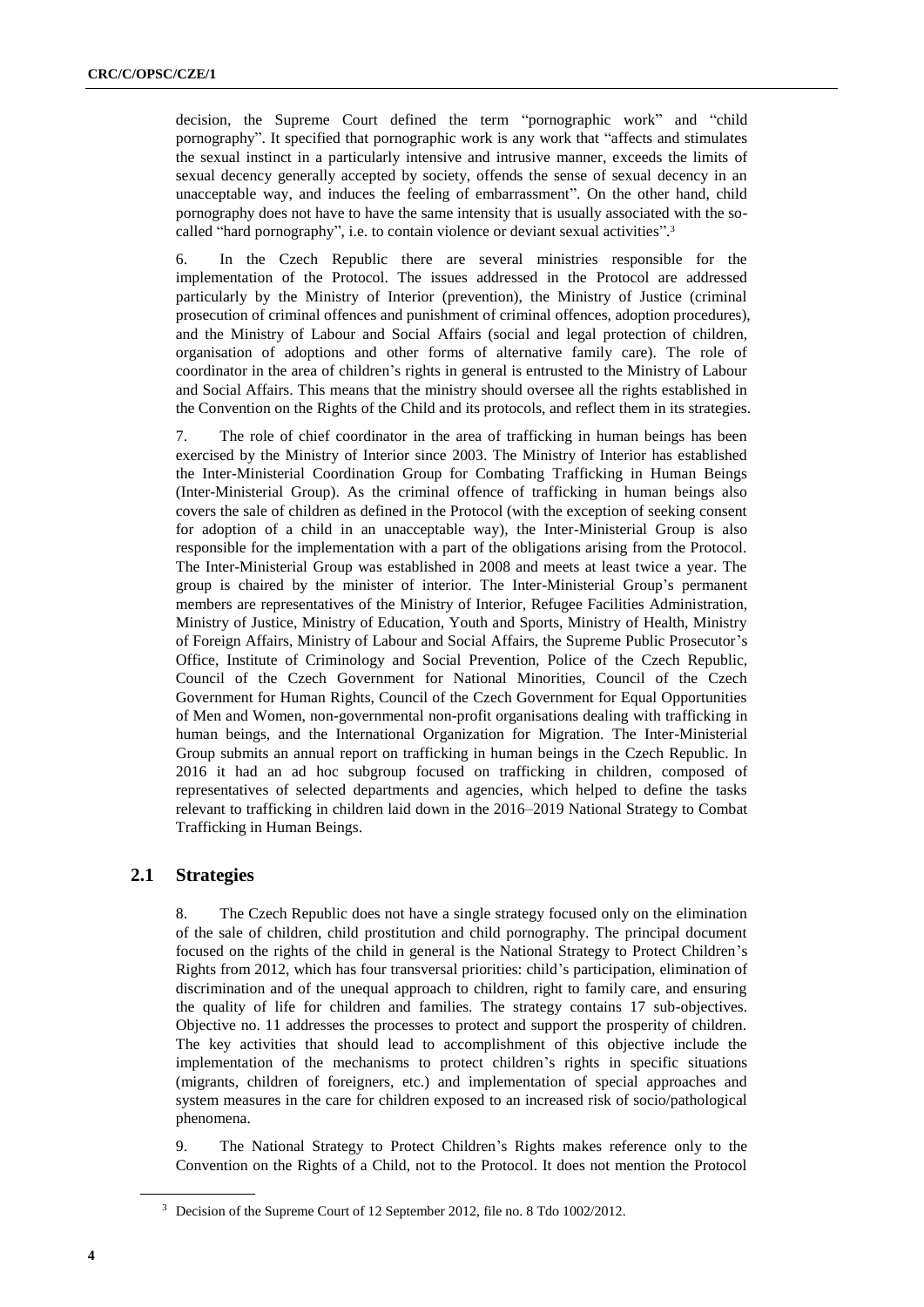directly; however, it contains two references to Article 21 of the Convention, which is one of the articles expanded by the Protocol. The first reference is made under objective no. 9 Support for Alternative Family Care, and the second under objective no. 16 Quality of Work, Education and Standards. The latter objective involves the task to create and put into practice systematic training programmes for all specialists working with children. The Action Plan for the Fulfilment of the National Strategy to Protect Children's Rights 2012– 2015 specifies this task by applying it only on the employees of the social and legal protection of children authorities, and judges. The training for judges is not compulsory and the obligatory part applies only to the creation of an educational module. More information on training is provided below.

10. The Action Plan for the Fulfilment of the National Strategy to Protect Children's Rights 2012–2015 implements the National Strategy to Protect Children's Rights. Some of its objectives and tasks are focused on situations related to the Protocol, such as the task to make a comprehensive analysis of the system of care for vulnerable children, including a detailed analysis of the existing network of services, which should improve the services and the state's ability to identify and help endangered children. This task was accomplished by conducting a sociodemographic analysis in 2013. This analysis was used as a background for the proposal for optimisation of the management and funding of care for vulnerable children and families, and particularly of the activities of social and legal protection of children authorities and planning of services aimed at work with families and children. The sociodemographic analysis showed the distribution of vulnerable children in the Czech Republic, i.e. it identified the regions, districts and municipalities where the situation of children, young people and families is poor. The risk turns out to be much higher in the border regions, where there is a strong correlation between families experiencing poverty and social exclusion, and children at risk.

11. To reduce the numbers of children from the Czech Republic placed in intercountry adoption was another task in this Action Plan. A working group for intercountry adoptions was established in 2014 and recommended several steps to be taken in order to improve the system. Subsequently, the conditions of intercountry adoptions were changed. Now, a child may be only placed in intercountry adoption after all the possibilities of the national alternative family care system have failed. Another task was to draft an inter-ministerial methodology for work with children of migrants, unaccompanied minors, children who are in contact with the police, etc. This inter-ministerial methodology has not been created so far and therefore only partial methodologies are available — such as the methodological manual for work with migrant children, unaccompanied minors, and children in contact with the police, issued by the Ministry of Labour and Social Affairs. The role of social guardian has been established in the Act on Social and Legal Protection of Children to fulfil one of the tasks in this Action Plan. This social guardianship involves measures to eliminate the defects of mental, physical and social development in children. The task to create an inter-ministerial methodology for work with children running away from institutional care has not been accomplished so far, and the work on the methodology is ongoing.

12. The area of trafficking in human beings is addressed by the National Strategy to Combat Trafficking in Human Beings, adopted by the government on a regular basis since 2003. The current strategy was adopted for the period 2016–2019. Selected parts of this strategy are listed in Annex no. 5. A part of this strategy is directly aimed at combating trafficking in children. The priority objective in the area of trafficking in children is to review, update and add key documents addressing cooperation and procedures applied by public authorities in the area of trafficking in children and repatriation of unaccompanied minors. It also formulates three specific tasks focused directly on trafficking in children, namely: to update the Handbook on trafficking in children — recommended procedures from 2011 to be adopted by the public authorities; to create a methodology for repatriation of persons under 18 years of age; and to enhance regional cooperation between the social and legal protection of children authorities and the Police of the Czech Republic. Completion of the tasks defined in national strategies to combat trafficking in human beings is traditionally monitored by the above-mentioned Inter-Ministerial Group for Combating Trafficking in Human Beings, and also in the annual reports on trafficking in human beings in the Czech Republic.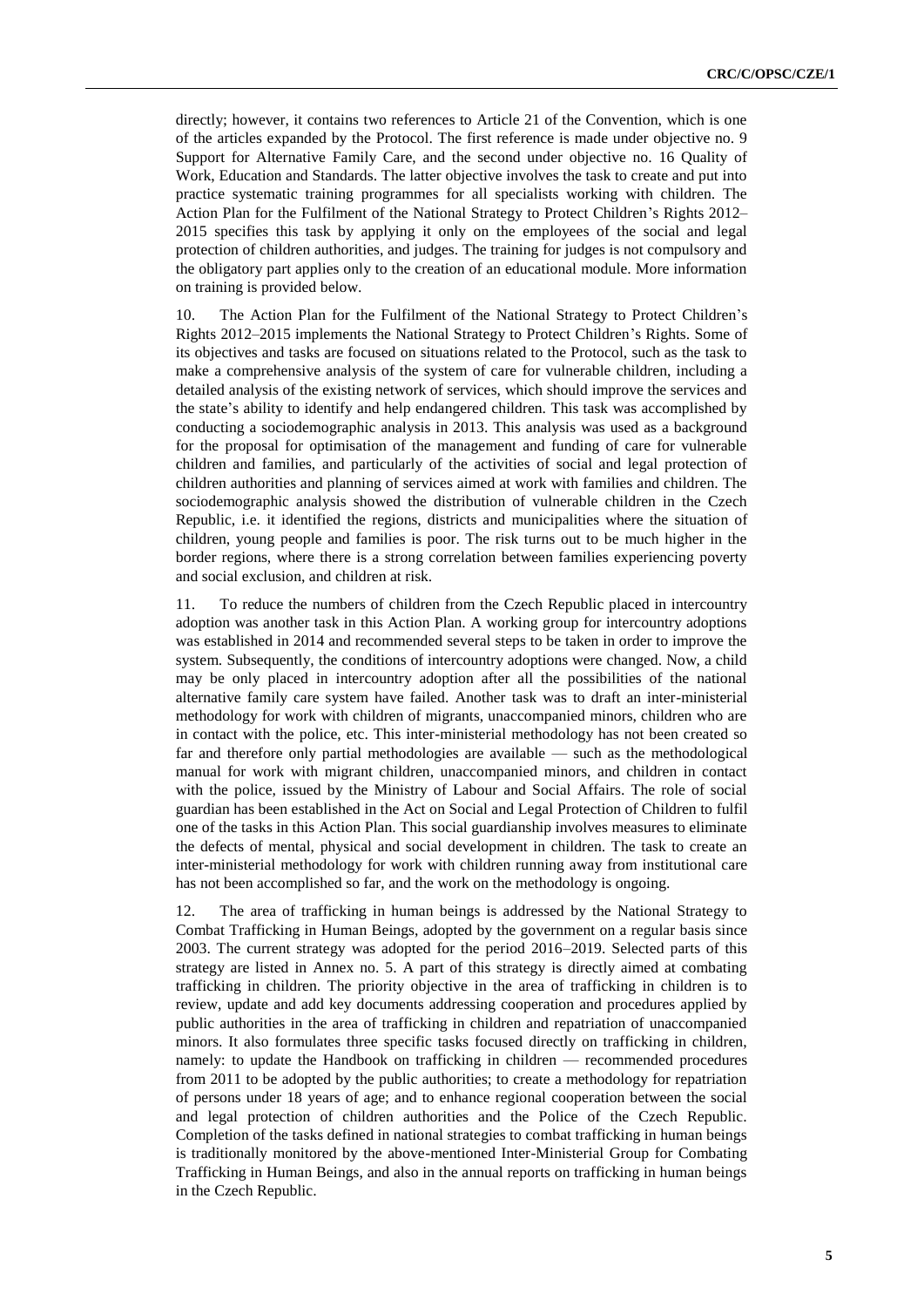13. The National Crime Prevention Strategy for the Czech Republic for the period 2016 to 2020 includes a chapter titled Assistance to Victims of Crime, Activities Targeted at Children and Youth. The chapter contains 15 specific tasks, namely: to pay attention to the most endangered and particularly vulnerable victims; to develop the area of primary prevention, particularly in relation to children; to continue operating the National Coordination Mechanism for search for missing children; to assume responsibility for the oversight of the European emergency line for missing children and to provide funding for European hotlines and helplines in the Czech Republic<sup>4</sup>; to continue implementing the Programme of Support and Protection of Victims of Trafficking in Human Beings and sustain prevention activities in the area of trafficking in human beings; and to design and implement a long-term protection programme to assist foreigners. The findings of public authorities, police and non-governmental organizations regarding the worsening situation and perspectives of children and young people in many regions and localities in the Czech Republic have led the Ministry of Interior to prepare the document titled "Analysis of the Situation of Children and Young People Endangered by Crime and Criminal Phenomena", which was submitted to the government for information in 2014. The analysis contains 31 recommendations, such as to improve IT education and add more information on safe use of social networks, include information on new forms of violence committed against children and by children (cyber bullying, cyberstalking, cyber grooming) in training materials for future teachers, pay more attention to the style of communication between the police, child victims and their families, increase public awareness of the existence and mission of the Ztracené dítě (Lost Child) helpline, and promote the National Coordination Mechanism of Search for Missing Children. The Crime Prevention Action Plan for the period 2016 to 2020 tasks the bodies involved with monitoring the fulfilment of the recommendations resulting from the analyses.

14. The National Strategy for Primary Prevention of Risk Behaviour of Children and Young People for the period 2013–2018 is a strategic document focused on prevention. The tasks arising from this strategy are being accomplished on an ongoing basis. In 2016, the Ministry of Education, Youth and Sports coordinated and methodologically directed regional school coordinators of prevention, prevention methodologists at psychological and education counselling centres, and school prevention methodologists, and organised meetings and seminars for these experts. These methodologic management activities led to the publication of a new methodologic instruction to prevent and address bullying at schools and school institutions. The area of primary prevention of risk behaviour at schools and school institutions has been supported by grants and subsidies. The accomplishment of this strategy will be evaluated in 2018 when the strategy for the next period will be prepared.

15. The Social Housing Policy of the Czech Republic 2015–2025 is a strategic document that identifies victims of criminal offences including children as one of the priority groups that should be provided with accessible or emergency housing by the government. Since 2016, the Ministry of Labour and Social Affairs has coordinated and managed 16 municipalities involved in the project titled "Social housing — methodological and information support to social agendas". The aim of this project, which draws upon the Social Housing Policy, is to carry out pilot testing of the social housing system in practice, implement good practices from foreign countries, empower municipalities in the area of provision of social housing, support social work activities, improve cooperation between the key stakeholders, and spread information on the benefits of social housing.

### **2.2 Education**

16. The Police of the Czech Republic are trained in the area of trafficking in human beings within their basic professional training. Police experts on trafficking in human beings attend qualification courses. From 2014 the qualification training course for the foreign police service on fight against trafficking in human beings takes place at the Higher Police School and Secondary Police School of the Ministry of Interior in Holešov. One of

<sup>4</sup> Telephone numbers 116 000, 116 111 and 116 006.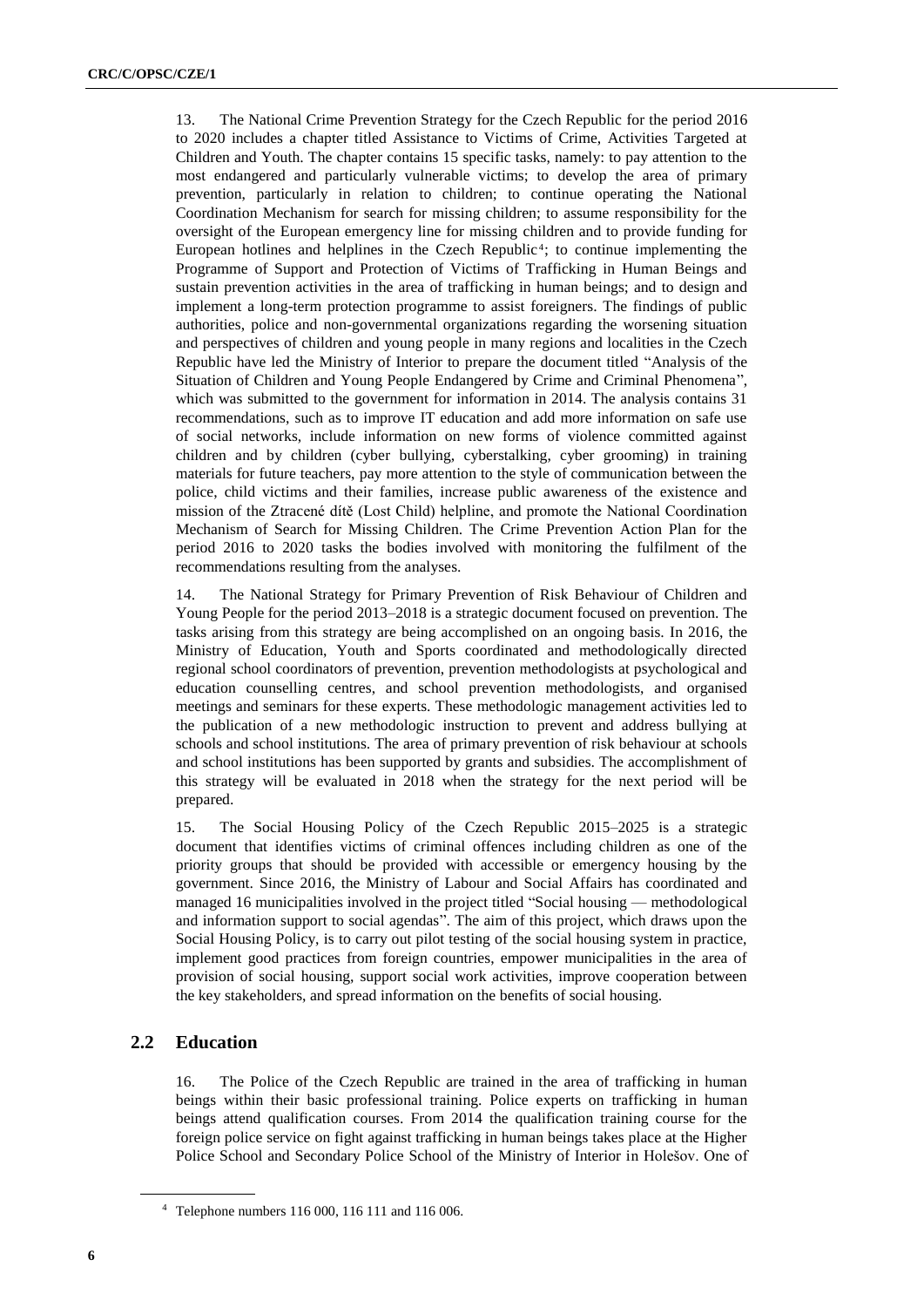the tasks defined in the National Strategy to Combat Trafficking in Human Beings in the Czech Republic for the period 2012–2015, which tackled trafficking in human beings and identification of probable victims, was to ensure training of police officers going on foreign police missions. This task is being fulfilled on an ongoing basis by means of the course for police officers sent to international operations (IPOC). Courses in English are given by lecturers of the Police of the Czech Republic. The training for new members of international peace operations takes place once a year and is attended by 16 to 20 police officers.

17. Consular officers sent on international missions are regularly trained on identification of potential victims of trafficking in human beings and on the assistance and protection system by the officers of the Ministry of Interior within pre-departure training, and also receive contact information of relevant institutions and non-governmental nonprofit organisations.

18. Prosecuting attorneys and judges attend trainings and seminars within the Academy of Justice, where trafficking in human beings and related problems are regularly on the agenda. The topics of the seminars organised in 2016 were the Crime Victims Act, trafficking in human beings and criminal offences associated with the refugee crisis, trafficking in human beings associated with migration, juvenile delinquency, criminal offences against public morals, and criminal offences against human dignity in the sexual sphere. The topics of the seminars held in 2015 were the following: juvenile delinquency; trafficking in human beings; children at risk; and rights of the aggrieved persons (and victims). In previous years, the seminars addressed topics such as trafficking in human beings for sexual exploitation, criminal offences against public morals, and criminal offences against children. These seminars are voluntary and are usually attended by 40 to 90 participants. Ensuring compulsory training of judicial trainees was one of the tasks of the National Strategy to Combat Trafficking in Human Beings in the Czech Republic for the period 2012–2015. This task was accomplished in part. The courses were created but attendance is not compulsory.

19. Social workers ensuring social and legal protection of children at municipal authorities, specialised in protection of mistreated and abused children, have to pass a specific qualification exam. This examination is compulsory and the social workers can attend a preparatory course that also covers the topic of trafficking in children and commercial exploitation of children. This topic is taught in three sections. The first presents international conventions on children's rights, including the Convention on the Rights of the Child and its optional protocols. The second section addresses protection and assistance to children at risk of the CAN (Child Abuse and Neglect) syndrome. The third section provides information on penal law, including the Crime Victims Act. Social workers also undergo compulsory annual general training on trafficking in children. School prevention methodologists must complete a specialised study programme over the course of 250 hours. Training programmes addressing primary prevention of risk behaviour are offered by the National Institute for Lifelong Learning within its courses for teachers. These training programmes are not compulsory. Statistical data on the numbers of participating teachers are not available.

#### **2.3 Funding**

20. The resources designated for funding of prevention and repression of these criminal offences are not allocated specifically and therefore cannot be specified precisely. The implementation of individual measures is funded within the respective area programmes. The Ministry of Justice allocates funds for prevention of all types of crime. The budget of the Crime Prevention Programme of the Ministry of Justice for 2016 was CZK 6,595,000. The Ministry of Interior funds the Programme of Support and Protection of Victims of Trafficking in Human Beings through a contract made with specialised non-governmental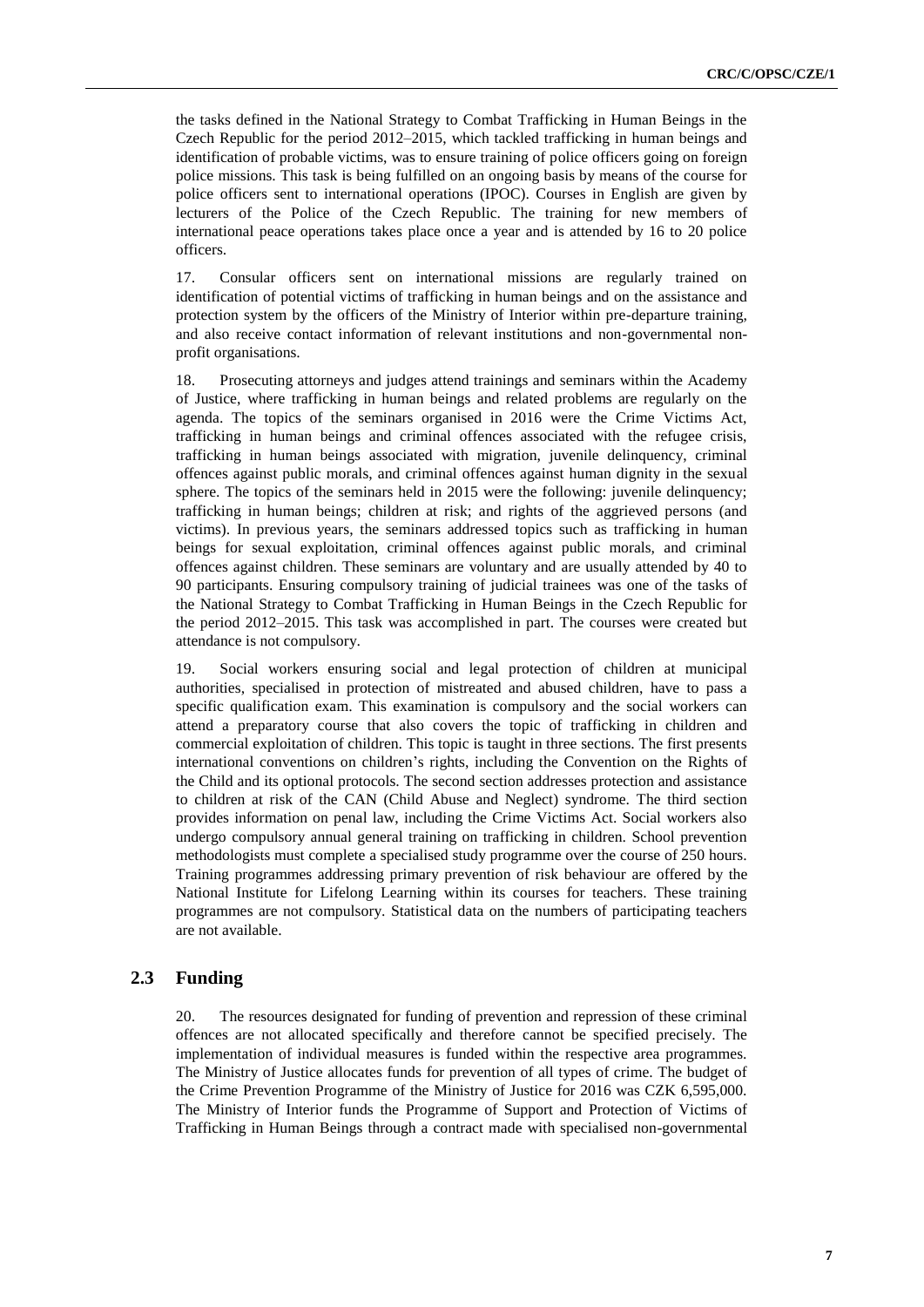organisations.<sup>5</sup> The allocated amount was CZK 1,112,449 in 2013, CZK 1,152,448 in 2014, CZK 1,126,108 in 2015 and CZK 1,175,568 in 2016. Since 2016, an extra amount of CZK 2,000,000 a year has been allocated for the operation of three telephone lines for missing and other children and victims of crime mentioned in paragraph 13. The Ministry of Labour and Social Affairs allocates a specific non-investment subsidy to municipalities to ensure social and legal protection of children. In 2016, the amount of this subsidy was CZK 1.1 billion.

### **2.4 Civil society**

21. The non-governmental sector is being involved in the implementation of the Protocol through various forms of cooperation with state administration bodies and independent activities supported by the state. The representatives of specialised organisations take part in the Inter-Ministerial Group, and other bodies, to combat trafficking in human beings, and also participate in training. Non-governmental organisations and other persons may anonymously report suspected commercial sexual exploitation of children to the respective authority of social and legal protection of children. Non-governmental organisations may also be entrusted with social and legal protection of children and with providing of social services. A total of 406 non-governmental organisations have been entrusted with tasks related to social and legal protection of children, such as identification of endangered children at whom protection is targeted. They provide social services such as specialised social counselling, counselling for crime victims, emergency telephone assistance, field programmes, etc. Non-governmental organisations also operate European hotlines and helplines, such as already mentioned helpline for missing and endangered children<sup>6</sup>, child helpline<sup>7</sup>, and a helpline for victims of crime.<sup>8</sup> These activities are supported with funds from the state budget as mentioned above.

#### **2.5 Independent authority for human rights**

22. The Public Defender of Rights is an independent body ensuring the compliance with human rights in the Czech Republic. The Public Defender of Rights fulfils the Paris Principles in many respects. The defender's competences and powers are determined in the Act on the Public Defender of Rights. His/her task is to ensure that state governance complies with good governance principles and thus he/she contributes to the protection of fundamental rights and freedoms. The defender conducts independent research, gives recommendations on how to remove shortcomings, and requires authorities to comply with these recommendations. He/she may also advise complainants on how to protect their rights. The authorities must cooperate with the defender and take the respective corrective measures. If they fail to do so, the defender informs the superior authority, the government or the public. The defender also supervises places where persons are deprived of their freedoms according to the Optional Protocol to the Convention against Torture and other Cruel, Inhumane or Degrading Treatment or Punishment. As an authority combatting discrimination, the defender assists persons affected by discrimination and protects their rights, conducts research, and issues reports and recommendations in respect of discrimination. The defender also monitors protection of the rights of foreigners and treatment of foreigners in expulsion procedures.

23. The defender is elected for six years by the Chamber of Deputies, to which he/she is accountable. The defender is independent of any other body and has his/her own office that is financially independent, operates permanently, and performs respective tasks. The defender informs the Chamber of Deputies of his/her activities in regular quarterly and

<sup>5</sup> Caritas of the Archdiocese in Prague — Magdala project[, http://praha.charita.cz/sluzby/magdala/,](http://praha.charita.cz/sluzby/magdala/) La Strada, [http://www.strada.cz/,](http://www.strada.cz/) Diaconia of the Evangelical Church of Czech Brethren, [http://www.diakonie.cz/en/.](http://www.diakonie.cz/en/)

<sup>6</sup> Linka Ztracené (Lost Child Hotline)[: http://linkaztracenedite.cz/?page\\_id=48.](http://linkaztracenedite.cz/?page_id=48)

<sup>7</sup> Linka bezpečí (Safety Line): [http://www.linkabezpeci.cz/?gclid=COPOsriyo9ICFaQW0wodztoINA.](http://www.linkabezpeci.cz/?gclid=COPOsriyo9ICFaQW0wodztoINA)

<sup>8</sup> Helpline for victims of crime and domestic violence operated by the organisation Bílý kruh bezpečí, z. s[. http://www.116006.cz/.](http://www.116006.cz/)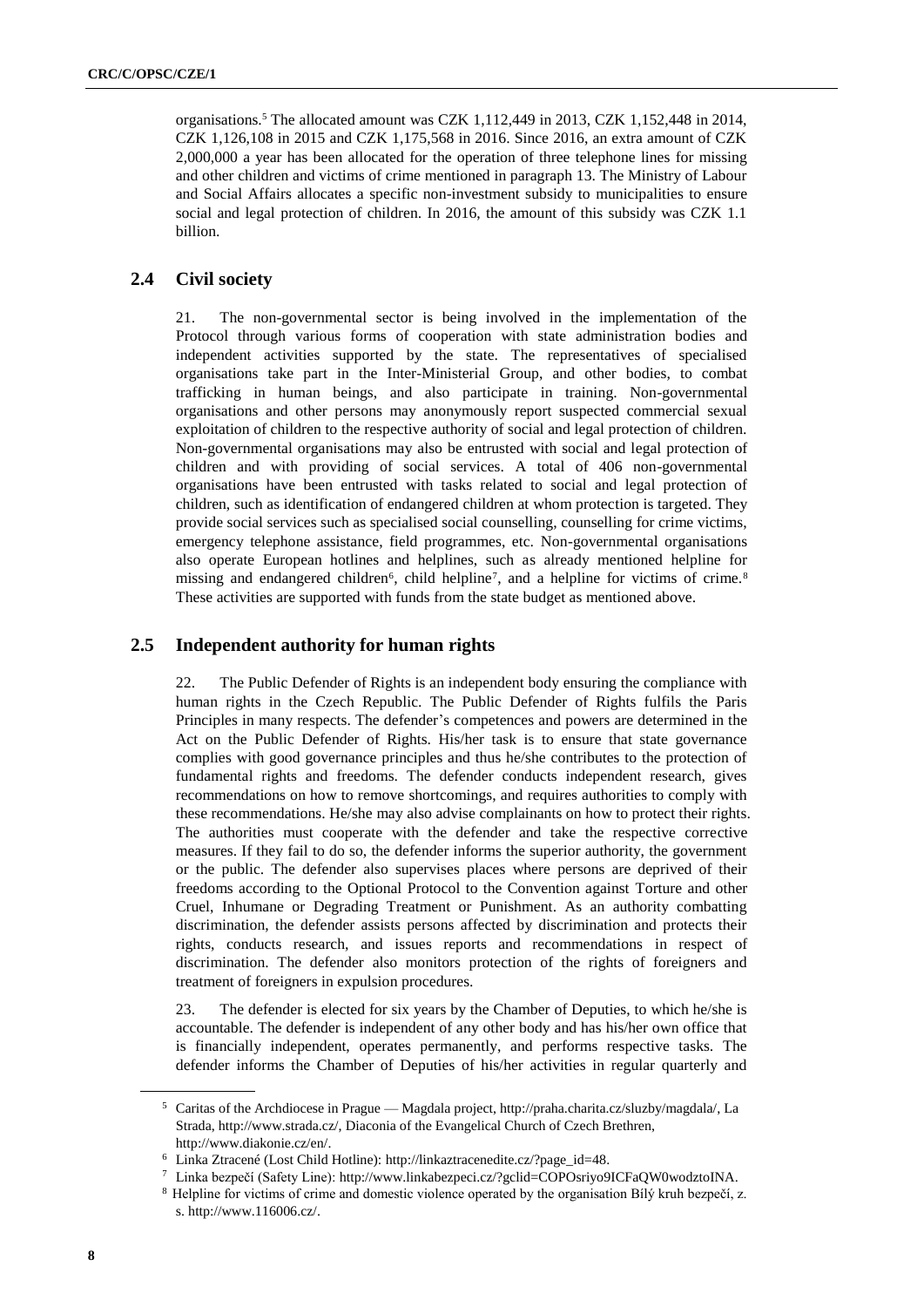annual reports. All this and other information is published on the defender's website. On the basis of its activities, the defender recommends changes to legislation, governmental policies and administrative procedures. The defender frequently gives his/her opinion on the proposed governmental policies and legislative measures from the perspective of human rights protection. The defender also collaborates with academic institutions and nongovernmental organisations, organises expert conferences, and issues expert opinions and manuals.

24. With regard to the issues that are within the scope of the Protocol, the defender monitors mainly the activities of the social and legal protection of children authorities, which organise adoptions and foster care. The defender deals with cases where these bodies have made a mistake, such as when a social worker forced parents to release their child for adoption; after investigating the case, the child was returned to the care of his/her parents.<sup>9</sup> Another case from  $2015^{10}$  concerned a discharge of a child from hospital — the hospital only allowed the child to leave after approval by the social and legal protection of children authority. However, such approval must not be required for hospital discharge and therefore the defender concluded that the authority acted incorrectly. The situation was remedied after the social workers were informed of the defender's opinion.

### **3. Prevention**

25. The social and legal protection of children authorities pay special attention to children at risk. The respective authority evaluates the information on the child's situation and determines whether the child falls into one of the categories of children at risk, which include victims of trafficking and commercial sexual exploitation. The respective authorities target children who do not go to school regularly, consume alcohol and addictive substances, earn their living by prostituting themselves, or have committed a crime. Information on these children may be obtained from several sources. Public authorities, schools and hospitals have an obligation to inform the social and legal protection of children authorities whenever they encounter such a child. Subsequently, after evaluating the situation, the respective authority creates an individual child protection plan outlining how the given child and his/her family should be approached in the near future. The plan defines the target situation in the family, steps that might lead to a solution of individual problems in the family, agreement on who will carry out these steps, and assessment whether and which of the steps have been successfully implemented.

26. Identification of foreign children is usually based on the information on identity provided by the child. The police and the social and legal protection of children authorities verify the child's identity in various databases. In exceptional cases, an X-ray of the child's left hand is used to verify age. The social and legal protection of children authorities also cooperate with foreign embassies and foreign bodies of social and legal protection of children in order to obtain more information on the child. This does not apply in cases where the child seeks international protection.

27. The System of Timely Intervention was an important prevention mechanism. This system ensured sending of reports on children to the social and legal protection of children authorities. It was an international project, the aim of which was to prevent the risk of development or continuation of criminal behaviour in children and young people, to protect children against crime, mistreatment and neglect, and to change the bureaucratic nature of the work with child clients and their families. The System of Timely Intervention was built around three principles: teamwork among the entities involved (representatives of the social and legal protection of children authorities, the Police of the Czech Republic, judicial bodies, employment agencies, healthcare facilities, schools and school institutions and nongovernmental non-profit organisations) which come into contact with children at risk and their families and work with them (Youth Teams); interconnected corrective measures leading to resocialisation of child clients and their closest social environment; and a unified

<sup>9</sup> Case from 2000-2003, file no.: 4464/2002/VOP/TL. Collection of the opinions of the Public Defender of Rights. Rodina a dítě (Family and Child). 2007, pp. 110–138.

<sup>10</sup> Case from 2015, file no.: 4002/2015/VOP.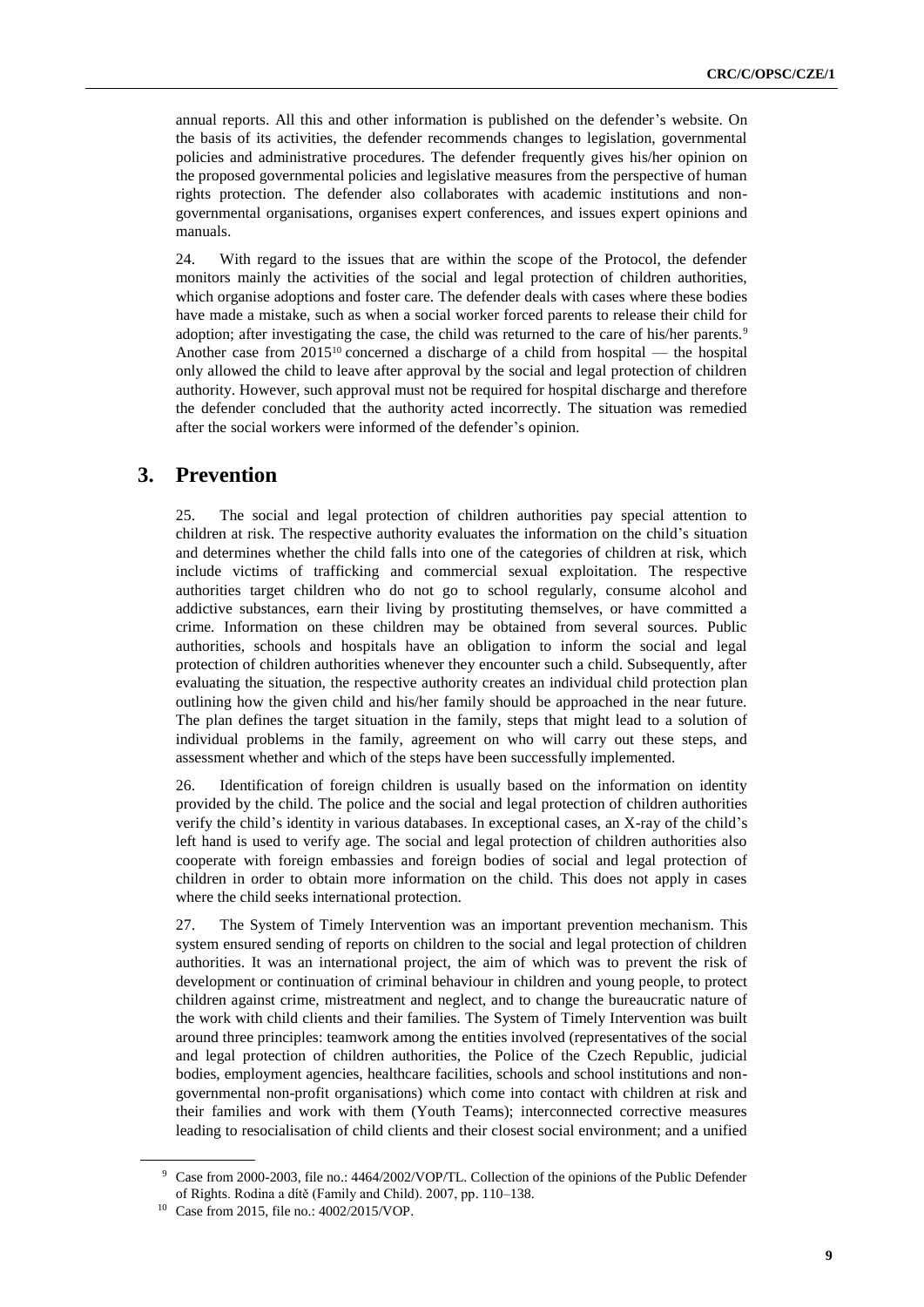communication environment, enabling fast sharing of information, communication, control over activities performed by individual entities, and maintenance of documental files by the social and legal protection of children authorities. The amended Act on Social and Legal Protection of Children changed the manner in which the Timely Intervention System is implemented, as its practical operation was passed from the Ministry of Interior to the Ministry of Labour and Social Affairs. At present, an information system for social and legal protection of children is being developed, but so far it has not been connected to the other institutions.

28. The Programme of Support and Protection of Victims of Trafficking in Human Beings<sup>11</sup> managed by the Ministry of Interior is a programme that aims to support the victims of trafficking in human beings, safeguard protection of their human rights and dignity, motivate the victims to cooperate with authorities involved in criminal proceedings, and to arrange for voluntary repatriation of the victims. Social counselling for potential victims of trafficking in human beings provided by low-threshold counselling centres run by specialised non-governmental organisations<sup>12</sup> is one of the preventive activities of this programme. Specialised counselling has been provided mainly to persons from Bulgaria, Romania and Ukraine. Other assisted persons were from Moldavia, Slovakia, Russia and Uzbekistan. In recent years, the awareness of the programme has increased through field work and callouts, and the programme has become accessible for more victims. A total of 37 callouts in the field were performed to identify and inform potential victims across the territory of the Czech Republic. Most of the contacted persons were EU citizens, mainly from Bulgaria and Romania. Most of the third-country citizens were from Ukraine.

29. In the area of prevention of criminal behaviour, the Ministry of Interior focuses on providing information to citizens on the possibilities of protection against crime and of new types of criminal behaviour. In 2012 to 2015, the main focus was on crime prevention related to virtual communication. From 2011, the Ministry of Interior was partner of the E-Synergie project of the Virtual Communication Risk Prevention Centre of the Faculty of Education of the Palacký University in Olomouc. The objective was to systematically reduce the risks associated with virtual communication in the young generation. <sup>13</sup> The Ministry of Interior provided specialised lecturing support to the project. The objective of the project was to create a functional scientific and research network connecting educational, research and business organisations focused on high-risk virtual communication in the cyberspace, and on related criminal offences. The network functionally connects the theoretical and practical areas (education, interventions, addressing crime-related issues, implementation of knowledge in the commercial sphere). The network also organised training and educational activities leading to improved cooperation between individual members of the network and to improved know-how. Two students of the Faculty of Education of the Palacký University in Olomouc took an internship at the offices of the Police of the Czech Republic, followed by discussions about the Police's activities in the area of information crime, legislation regulating cyberspace, and information criminality involving children. Furthermore, a special seminar "Selected Aspects of Information Criminality" was organised as part of the project, which was attended by 60 police officers working in the area of information criminality at the regional directorates of the Czech Police.

30. During the project implementation a counselling centre was opened at the Palacký University in Olomouc in 2010 under the auspices of the Centre for Online Communication Risk, which is also the guarantor and operator of the E-Security project. Since then, the counselling centre has registered more than 1,500 cases of misuse of the internet (cyber

<sup>&</sup>lt;sup>11</sup> The Programme of Support and Protection on Victims of Human Trafficking is designated for victims of trafficking in persons over 18 years of age, i.e. for EU citizens trafficked in the Czech Republic, for third party citizens trafficked in the territory of the Czech Republic, and for Czech citizens trafficked in the territory of the Czech Republic and abroad. In justified cases, the Programme also caters for relatives of victims included in the Programme, such as minors.

<sup>&</sup>lt;sup>12</sup> Caritas of the Archdiocese in Prague — Magdala project, website [http://praha.charita.cz/sluzby/magdala/,](http://praha.charita.cz/sluzby/magdala/) La Strada, website [http://www.strada.cz/,](http://www.strada.cz/) Diaconia of the Evangelical Church of Czech Brethren, website [http://www.diakonie.cz/en/.](http://www.diakonie.cz/en/)

<sup>13</sup> [https://www.e-bezpeci.cz/index.php/in-english.](https://www.e-bezpeci.cz/index.php/in-english)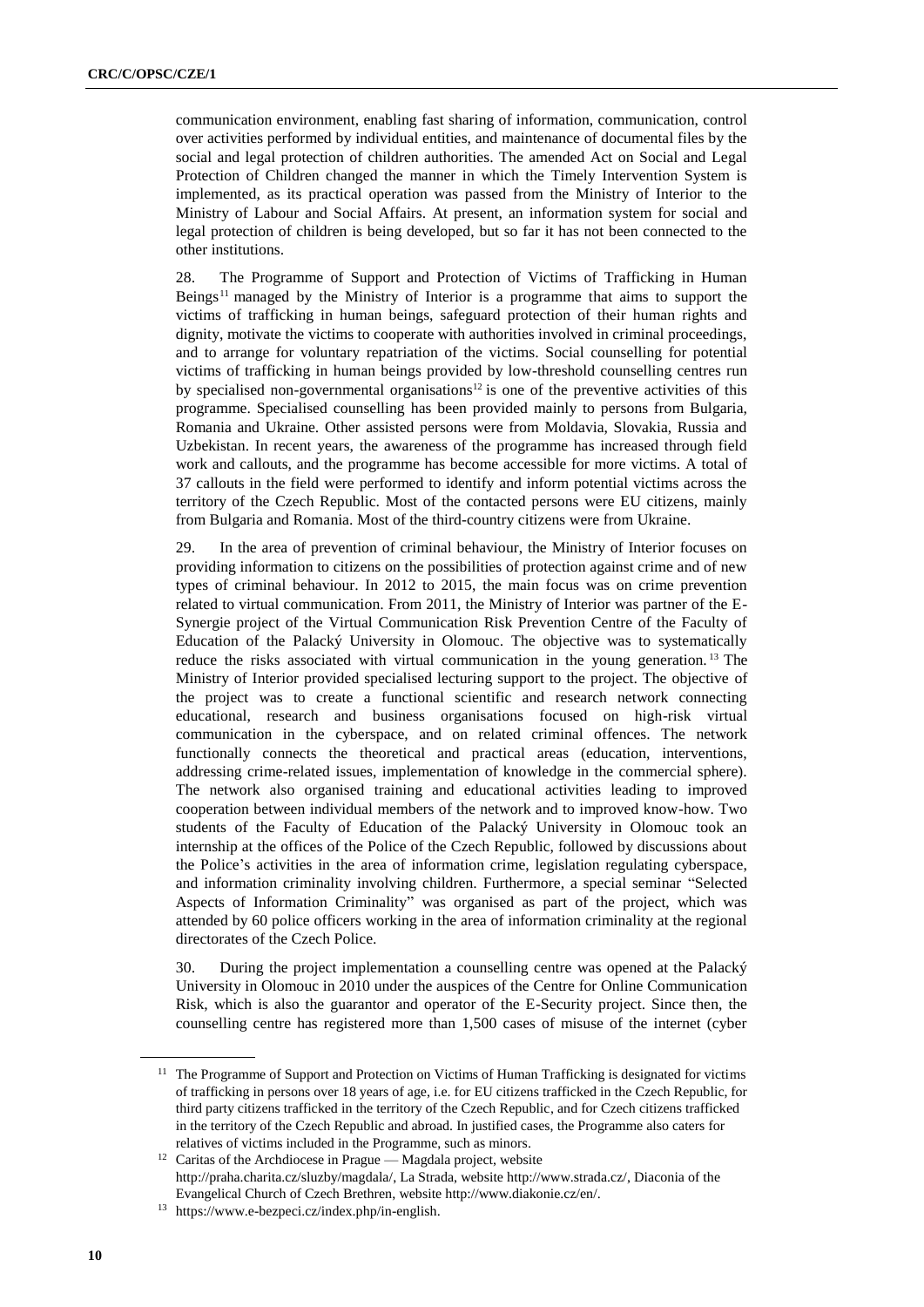bullying, sexting, cyber grooming, misuse of personal data, etc.). Many of these cases were referred to the Police of the Czech Republic. The counselling services are provided anonymously and free of charge. In 2015, the counselling centre handled 292 cases and received an award for important projects carried out in the Olomouc Region. The centre receives financial support from the city of Olomouc, the Ministry of Interior, the Olomouc region, and by the companies O2 Czech Republic, Seznam.cz, Google, and other institutions. The project also led to a more extensive cooperation between the Ministry of Interior, the Police of the Czech Republic, and Seznam.cz, Vodafone and Google. The project finished in 2014.

31. The activities of the E-Synergy project are now being continued and its outcomes are used by the nationwide E-Security project<sup> $14$ </sup> focused on prevention, education, research, intervention, and awareness of risk behaviour on the internet and related phenomena. The project is implemented by the same Centre as the E-Synergy project. The project is not limited in time and focuses on dangerous internet phenomena that endanger both children and adult internet users. It focuses mainly on cyber bullying and sexting, cyber grooming, cyber stalking and stalking, risks of social networks, hoax and spam messages, and misuse of personal data in the environment of electronic media. The core activities of the project are field work with different target groups, lectures, preventive educational events, etc. The target groups of the E-Security project are pupils and students, teachers, persons involved in prevention of pathological social phenomena, prevention methodologists, police officers, crime prevention managers, educators, specialists of the bodies of social and legal protection of children and parents. The lectures map specific dangerous phenomena, possibilities of prevention and defence against perpetrators. The issue is presented through model situations and real case studies.

32. In 2015, the Ministry of Interior supported the campaign of the La Strada organisation for prevention of trafficking in human beings. The exact amount of allocation is not known. The Ministry of Interior can only distribute the amounts allocated to it within the Crime Prevention Programme. The aim was to increase awareness of trafficking in human beings in the Czech Republic. A video on this topic was disseminated on the internet, because that is where clients most often look for services and job opportunities, as shown by the latest trends. The reach of this campaign targeted at the broad public is the key element of this good practice. In the future, campaigns should be focused on specific professions, vulnerable groups of citizens and the general public. The Ministry of Interior allocates funds within the Criminality Prevention Programme. The amounts allocated to date have been CZK 45,000 in 2013, CZK 45,000 in 2014, CZK 75,000 in 2015, and CZK 55,000 in 2016. The Ministry's expenditure within the Programme of Support and Protection of Victims of Trafficking in Human Beings was CZK 1,126,108 in 2015.

33. Several campaigns aimed at prevention of trafficking in human beings have been launched in recent years. The campaign against trafficking in human beings aimed at clients of prostitution in the Czech Republic was organised by the International Organization for Migration in Prague in cooperation with the Ministry of Interior, non-governmental nonprofit organisations La Strada Czech Republic and Caritas Czech Republic, and the British Embassy in Prague. The allocation granted to this project by the Ministry of Interior was CZK 949,171. The project took place in the period from 2007 to 2008. The objective of the campaign was to increase awareness of trafficking in human beings and provide information on non-governmental organisations supporting trafficked persons. The project involved designing post-cards and posters and launching a website with detailed information on trafficking in human beings, an e-mail contact for questions and answers, and a discussion forum. The materials were posted in public transport and public spaces and also on selected border crossings with Germany and Austria. All materials, websites and telephone helplines were available in Czech, German and English language. The website was frequently visited. The informative and preventive objective of the project was therefore evaluated as successfully met.

<sup>14</sup> [https://www.e-bezpeci.cz/index.php/in-english.](https://www.e-bezpeci.cz/index.php/in-english)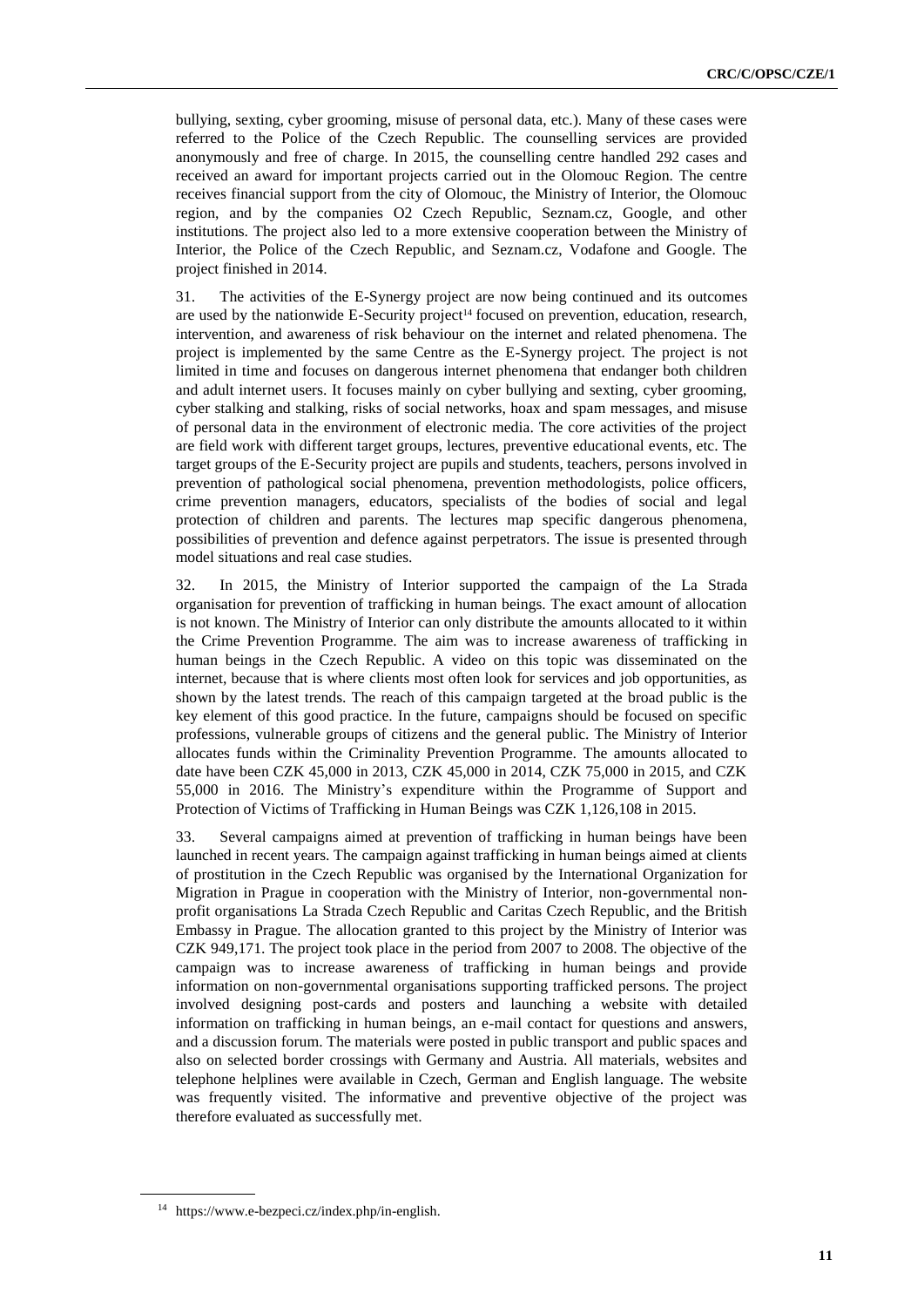# **4. Prohibitions and related matters**

## **4.1 Criminal offences and criminal liability**

34. The sale of children, child prostitution, and child pornography are criminal offences under the Czech Criminal Code. The sale of children and child prostitution are prosecuted as the criminal offence of trafficking in human beings. Trafficking in children is committed by "whoever forces, procures, hires, incites, entices, transports, conceals, detains, adopts or consigns a child to be used by another for sexual intercourse or other forms of sexual abuse or harassment, or for production of pornographic works, extraction of tissue, cell, or organs from his/her body, service in the armed forces, slavery or servitude, or forced labour or other forms of exploitation, or who profits from such conduct". Such a person shall be sentenced to imprisonment for two to eighteen years. Child prostitution is also prosecuted as the criminal offence of sexual abuse and seduction to sexual intercourse. The existence of the criminal offence of sexual abuse protect children under the age of 15 years from all forms of sexual activities, including consensual sexual intercourse without payment, as any sexual intercourse with a person under the age 15 of years is punishable under the Criminal Code in the Czech Republic. The criminal offence of seduction to sexual intercourse criminalises the act of offering, promising, or providing monetary reward, benefits or advantages to a child or to another person for sexual intercourse with a child, masturbation of a child, their indecent exposure, or other comparable conduct for the purpose of sexual satisfaction. In these cases the child is offered a counter-value for sexual services, which constitutes child prostitution. Illegal adoptions are prosecuted as the criminal offence of entrusting a child to another person, which prosecutes any conduct that entrusts for a consideration a child to another person for the purpose of adoption or for another similar purpose. Whoever commits this criminal offence shall be sentenced to imprisonment for up to ten years. Act of producing, distributing, disseminating, importing, exporting, offering, selling or possessing child pornography is punishable under the criminal offence of production and other disposal with child pornography and the criminal offence of abuse of a child for production of pornography. The former criminal offence is punishable with up to eight years of imprisonment, the latter with one to eight years of imprisonment. Other criminal offences that cover a conduct associated with the sale of children, child prostitution, and child pornography are illegal confinement, illegal restraint, abduction, extortion, oppression, rape, sexual duress, solicitation, participation in pornographic performance, establishment of unauthorised contact with a child, abduction of a child or a person suffering from mental disorder, and endangering a child's care. Unauthorised arrangement of adoption or foster care is sanctioned as an administrative offence under the Act on Social and Legal Protection of Children. The respective provisions are specified in Annex no. 1. Scope for the length of imprisonment is set out at each crime. The sex of the victim or offender is not decisive in criminal law.

35. The sanctions of imprisonment established in the Criminal Code are reduced by one half in juvenile persons (from 15 to 18 years of age) who committed a wrongdoing<sup>15</sup>. Persons under 15 years of age are not criminally liable. The upper limit of the sanction of imprisonment for juvenile offenders must not exceed five years and the lower limit must not exceed one year. A sanction of five to ten years of imprisonment may be imposed in specific cases under very strict conditions.

36. Specific aggravating and mitigating circumstances for specific criminal offences are also listed in Annex no. 1. General aggravating circumstances include committing a criminal offence to the harm of a child, close person, person pregnant, ill, disabled, of high age, or impuissant.

37. It generally applies that criminal liability for a criminal offence shall expire upon the lapse of the period of limitation. The period of limitation depends on the maximum sentence of imprisonment imposed for the respective criminal offence, and may last from three to twenty years. For example, for the criminal offence of trafficking in human beings

<sup>15</sup> Criminal offences committed by persons of 15 to 18 years of age are called wrongdoings (provinění) and the punishments imposed on them are called penal measures (trestní opatření).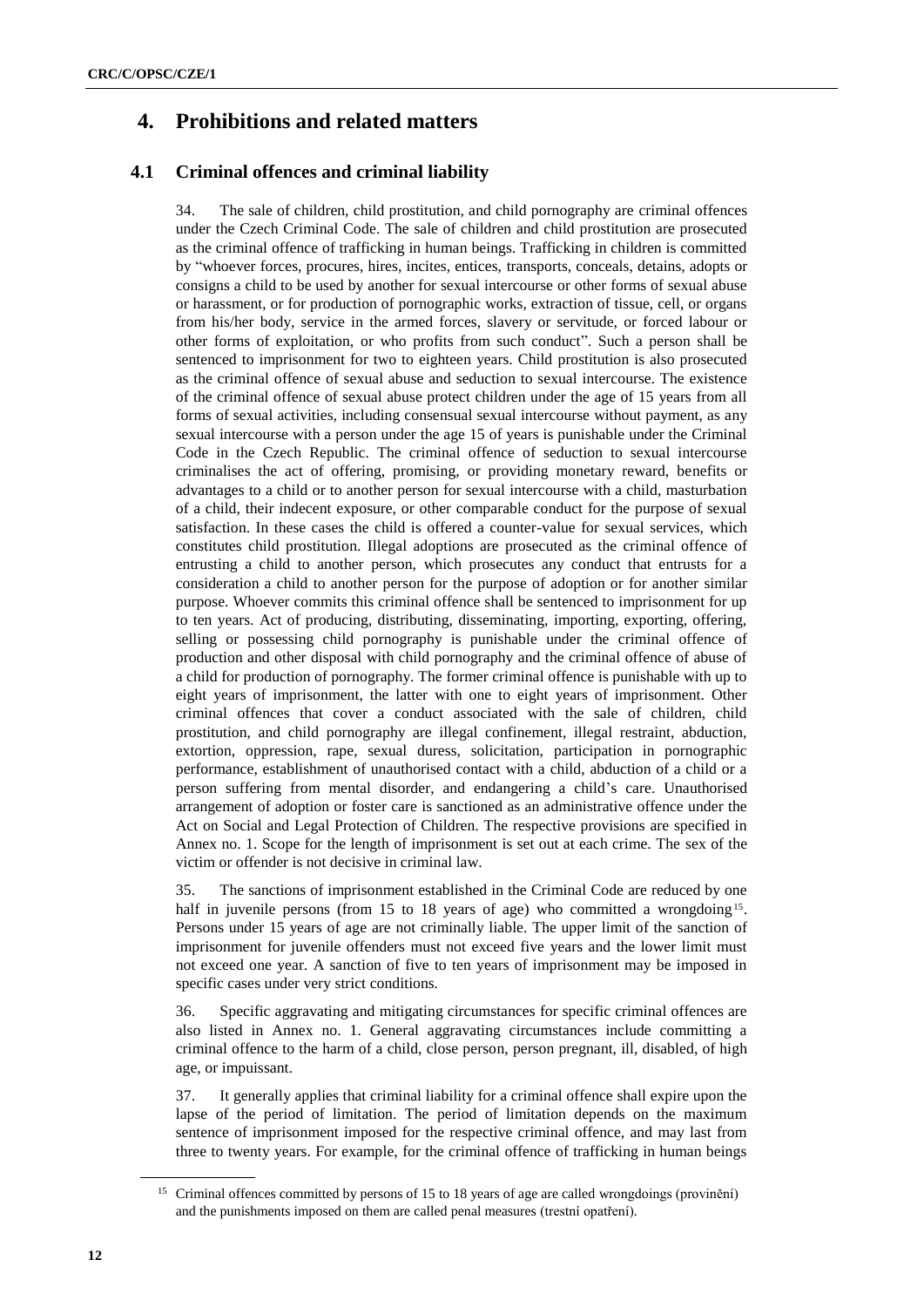the period of limitation is fifteen years. More details are provided in Annex no. 1. The period of limitation for persons between 15 and 18 years of age is reduced. The period of limitation for such person in the case of trafficking in human beings is five years. The period of time during which a victim of trafficking in human beings or of any of criminal offences against human dignity in sexual sphere was younger than 18 years is not counted in the period of limitation. This means that the period of limitation only starts to run at the moment when the victim reached 18 years of age.

38. Under the basic characteristics of the merits of a criminal offence, preparation is criminal only in the case of trafficking in human beings; attempt is criminal in all criminal offences. Participation is always criminal if the offender at least attempted to commit the criminal offence. General aggravating and general mitigating circumstances are specified in the Criminal Code. Examples of general mitigating circumstances are situations when the offender committed the criminal offence under duress or compulsion, or in the age close to the age of juveniles, which usually means at 19 or up to 20 years of age, and in exceptional cases up to 21 years of age, when this is justified by their intellectual and ethical development level. On the other hand, general aggravating circumstances include situations when the offender committed a crime to the harm of a child or led another person, especially a child, to commit a criminal offence. However, the list is only demonstrative, which means that other aggravating and mitigating circumstances may be established depending on the circumstances of each case.

39. Legal entities are liable for all criminal offences whose punishment is required by the Protocol.

40. Promotion of the above-mentioned criminal offences may be prosecuted as a form of participation in a criminal offence, provided that it leads to an individually identified criminal offence and the potential offender, and that there has been at least an attempt to commit such a criminal offence. In such case the penalties for participation are the same as for committing the crime. If the promotion is of a more general nature, it can be prosecuted as incitement to criminal offence or approval of criminal offence, punished with up to two and one year of imprisonment, respectively.

41. The criminal offences in question are not subject to the principle of protection and universality, which ensure punishment for criminal offences without relation to the Czech Republic. This means that the general provisions governing local and personal applicability of the Criminal Code shall be applied. Generally it applies that criminality of an act is assessed pursuant to the law of the Czech Republic when it was committed in the territory of the Czech Republic. A criminal offence shall be considered as committed in the territory of the Czech Republic if the offender committed the act here, either entirely or in part, even though the violation or endangering of an interest protected by the criminal law occurred or was supposed to occur abroad, either entirely or in part, or if the offender violated or endangered an interest protected by the Criminal Code in Czech territory, or if such consequence was supposed to occur, even partially, even though the act was committed abroad. Participation is committed in the territory of the Czech Republic if the act of the offender was committed within Czech territory or if the accomplice of an act committed abroad partially acted within Czech territory. If the accomplice acted in the territory of the Czech Republic, the law of the Czech Republic shall apply to the participation, regardless of whether the act of the offender is criminal abroad. The law of the Czech Republic shall also apply to assessment of criminality of an act committed abroad by a citizen of the Czech Republic or a person with no nationality, who has been granted a permanent residence in its territory. The law of the Czech Republic shall also apply to assessment of criminality of an act committed abroad against a Czech national or a person without a nationality, who has been granted permanent residence in the territory of the Czech Republic, if the act is criminal in the place of its commission, or if the place of its commission is not subject to any criminal jurisdiction. The above provisions mean that the laws of the Czech Republic are not applicable to criminal offences specified in Article 3(1) of the Protocol in cases where the supposed offender is a person with habitual residence in its territory.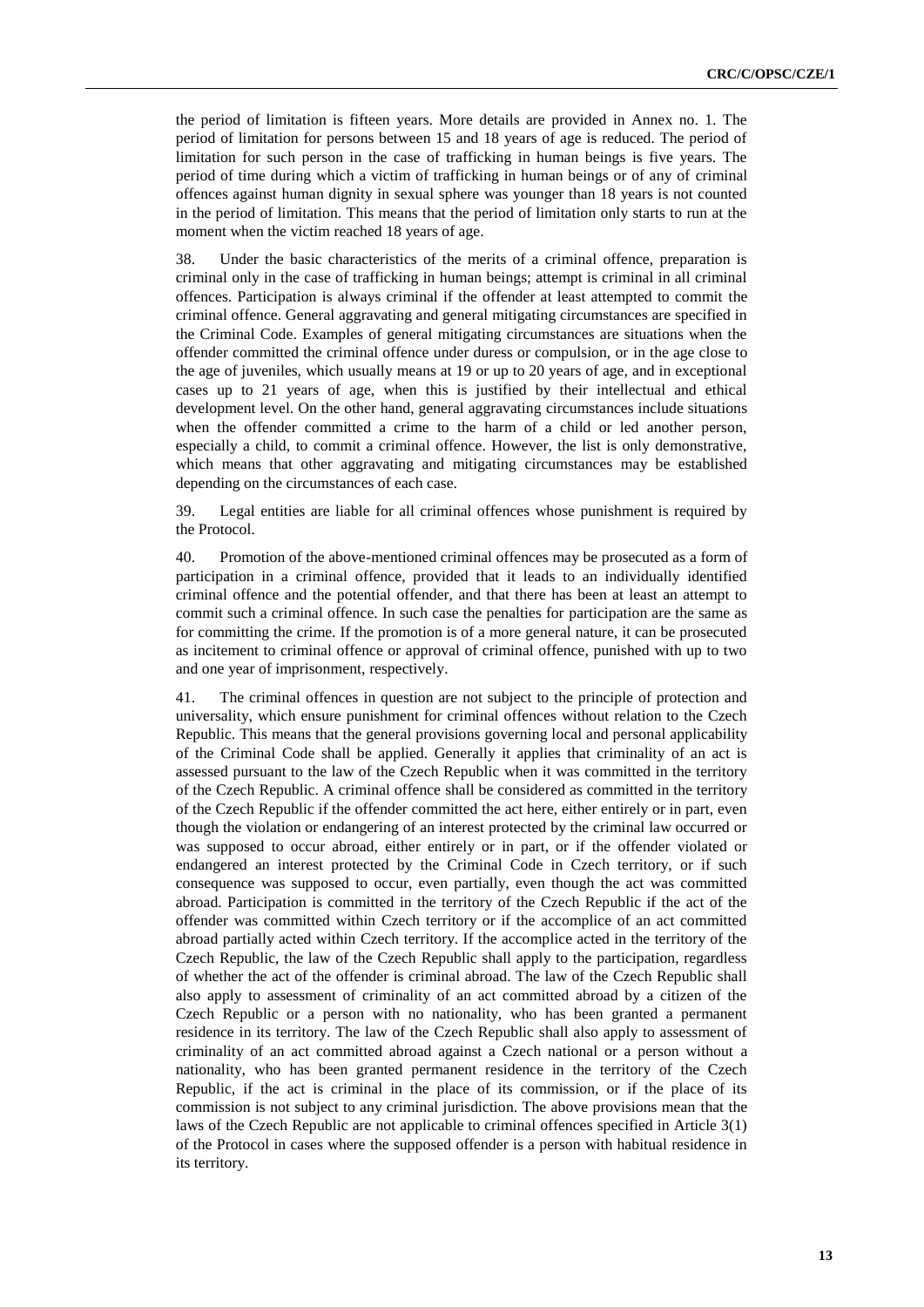### **4.2 Sentences and confiscation of instrumentalities and proceeds**

42. As for the imposition of sentences, the court shall consider whether the offender acquired or attempted to acquire material profit; if it is possible with regard to the offender's property and personal situation, the court shall consider the amount of the material profit and impose as an aggregate sentence or in addition to another sentence some of the punishments that is to affect offender's property.

43. Confiscation of a thing that was used for committing a criminal offence mentioned in the Protocol and proceeds from these criminal offences, as required in Article 7 of the Protocol, is ensured through several institutes of criminal law. These are confiscation of a thing, confiscation of property, pecuniary penalty, and protective measures of forfeiture of a thing or seizure of a thing substantial for the criminal proceedings. The court shall obligatorily impose the sentence of confiscation of a thing which was obtained by the offender through criminal act or as a reward for such act. The court may also impose confiscation of an item that was used for committing a criminal offence, or that was intended for committing a criminal offence, or that was, even partially, acquired, by the offender for the thing obtained through criminal act or as a reward for such act. Seizure of a thing is possible in cases where the facts indicate that such thing is an instrument or proceeds of crime. Seizure of a thing allows the court to withdraw instruments and proceeds of crime belonging to an offender who cannot be prosecuted or sentenced.

44. The court may, with regard to circumstances of a case and relations of an offender, impose a sentence of confiscation of property or its defined portion, if it sentences the offender to an exceptional sentence of imprisonment or for an especially serious felony by which has the offender gained or tried to gain for him/herself or another person a proprietary benefit. Without these conditions, the court may impose confiscation of property only in the event that the Criminal Code allows imposing this sentence for a specific criminal offence, such as in the case of trafficking in human beings, entrusting of a child to another, or production and other disposal with child pornography. Confiscation of property may be imposed as an individual penalty if with regard to the nature and gravity of the committed criminal offence and to the character and circumstances of the offender is imposition of another penalty not necessary.

45. A pecuniary penalty shall be imposed in daily rates (20 to 730 daily rates); a daily rate shall amount to at least CZK 100 and at most CZK 50,000. The number of daily rates shall the court determine with regard to the nature and gravity of the committed criminal offence. The amount of one daily rate shall be determined with regard to the personal and property circumstances of the offender. Where the court imposes a pecuniary penalty, it also determines a substitute punishment of imprisonment for up to four years in cases where the pecuniary penalty is not exercised in the respective time limit.

46. Forfeiture of a thing is a protective measure that can be used to withdraw items belonging to an offender or third parties. Forfeiture of a thing allows withdrawing of instruments and proceeds of crime belonging to an offender who cannot be prosecuted or sentenced, or if it endangers safety of persons or property, eventually safety of society, or of there is a threat that it shall be used to commit a crime. The court can forfeit a thing of a person other than the offender if the thing was obtained through criminal act or as a reward for such an act. Another protective measure is forfeiture of a substitute value. The court may forfeit a thing of a substitute value to a person who destroys, damages or otherwise disvalues a thing that could be forfeited.

47. Anyone who has an item substantial for criminal proceedings in his or her possession is obliged to present it upon a request to the court, public prosecutor or police authority. If it is necessary to secure item for the purposes of the criminal proceedings, the person is obliged to surrender the item upon a request to these authorities. Surrender of an item may be ordered by the presiding judge and in pre-trial proceedings by the public prosecutor or police authority. If the item essential for criminal proceedings is not surrendered by the person who has it in his possession, it may be removed upon an order of the presiding judge, and in pre-trial proceedings upon an order of the public prosecutor or a police authority. The police authority must have a previous consent of the public prosecutor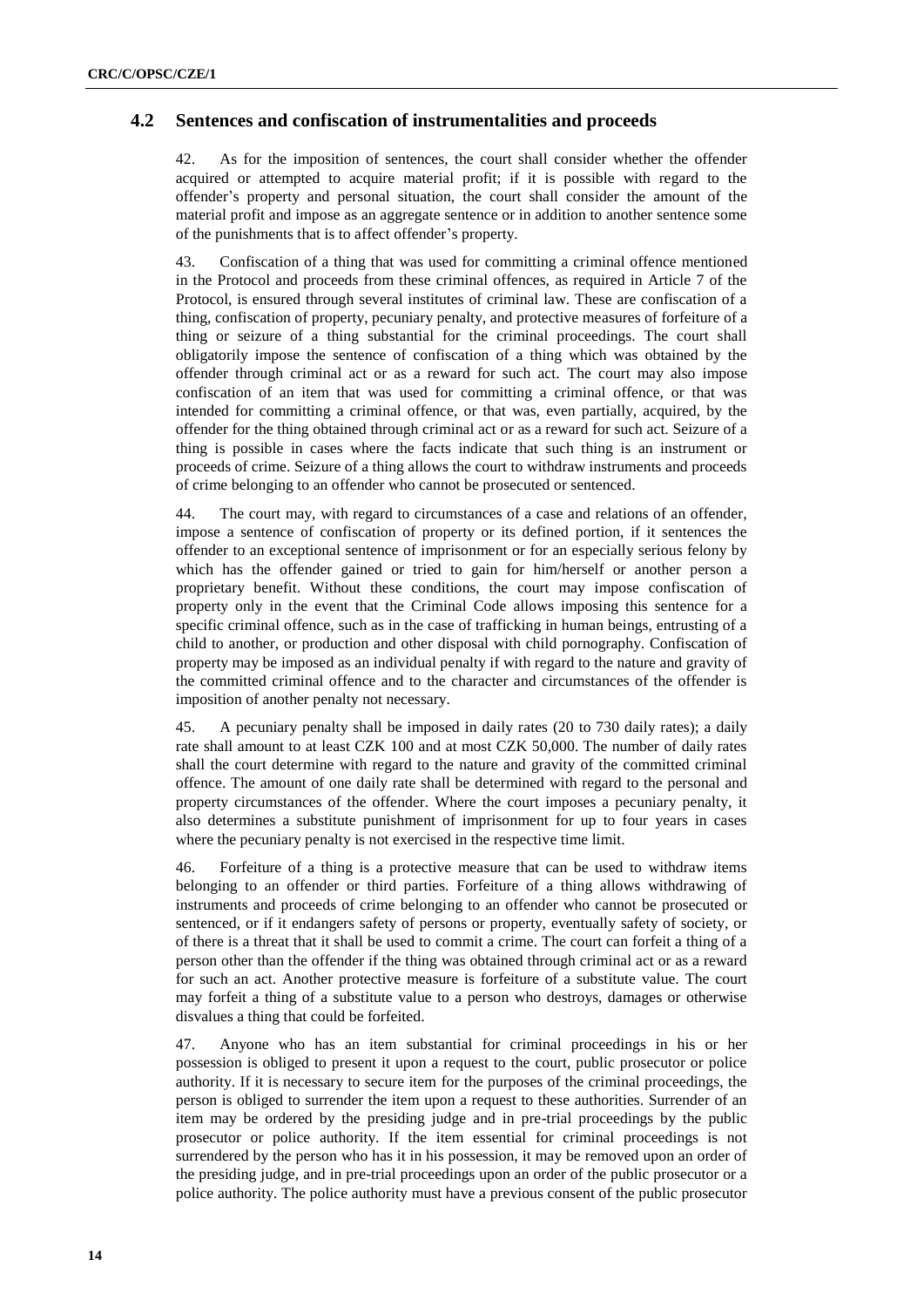for issuing such an order, without the previous consent may the police authority issue the order only if the previous consent could not be obtained and the matter cannot be delayed.

48. In the case of real estate, financial resources in a bank account, booked securities and intangible items, where the circumstances indicate that the given assets are intended for committing a criminal offence, or that they were used to commit a criminal offence, or are the proceeds of a criminal activity, the presiding judge and in pre-trial proceedings the public prosecutor or police authority may decide to seize such assets. The resolution on seizure of assets prohibits the person from transferring the assets to another party or encumbering it after the resolution is announced. The persons whose assets were seized may request for revocation or restriction of seizure at any time. If it is not possible to achieve the seizure of things that are intended for committing a criminal offence or that have been used to commit a criminal offence, or that are proceeds of a criminal activity, an equivalent value corresponding to their value, even partially, may be seized in their stead.

49. The Criminal Procedure Code also establishes measures used specifically to secure the execution of a financial penalty or the execution of a sentence of confiscation of property. The decision on seizure of property for these purposes may be imposed after the criminal prosecution has been initiated, if an imposition of this type of penalty can be expected. The principle of seizure means a prohibition of any activities that might cause loss to the secured assets, specifically their transfer or encumbering; in the case of tangible things, it also means a prohibition of depreciation or destruction thereof. The decision is issued by the court and in pre-trial proceedings by the public prosecutor.

50. As for the requests of other parties for freezing and confiscation of instrumentalities and proceeds of crime related to the criminal offences covered by the Protocol, it applies that the Czech law allows recognition and exercise of a decision issued in a foreign state, which imposed, among another things, confiscation of property or an item, instruments used to commit a criminal offence, or proceeds of such criminal offence.

51. An amendment to the Czech Criminal Code which came into effect in March 2017, allows confiscation of other types of property. In relation to a conviction of a person, it will be possible not only to withdraw any material profit resulting from the criminal offence, but also other item that probably derives from a criminal offence. The new protective measure of seizure a part of property under the Criminal Code requires a lower standard of evidence concerning the origin of the property. This means the fact that the property derives from crime does not have to be proved. It is sufficient that the facts were deemed proven on the basis of available evidence that a part of such property derives from criminal conduct. The court may impose this measure upon offenders who were found guilty of an intentional criminal offence for which the upper limit of punishment is at least four years of imprisonment, including the criminal offence of production and other disposal of child pornography.

### **4.3 Adoption**

52. The adoption process entails a number of guarantees protecting the rights of the interested parties and specifically children under the age of 18 years. The Civil Code and the related procedural rules contain guarantees which ensure that rules on informed and voluntary consent to the adoption of a child will be respected. The consent of a parent is given through a personal statement. Before a parent makes such statement, the court shall duly advise him/her on the nature and consequences of the statement of consent and the nature of adoption. The statement must comply with the general requirements for legal action (for example, it must not be given under coercion). The act also emphasises the necessity not to accept only a written consent given beforehand, but to ascertain within the adoption procedure the up-to-date opinion of the parent, as well as in cases where such parent is not a participant in a proceeding. If the consent is subject to a condition or if it is temporary, it is disregarded. The consent of a parent to the adoption of his child is required even where the parent has not yet acquired full legal capacity. In such cases, the parent's guardian may not act on his/her behalf. A parent who has not yet reached the age of 16 may not give approval of a child's adoption. Consent to adoption may be withdrawn within three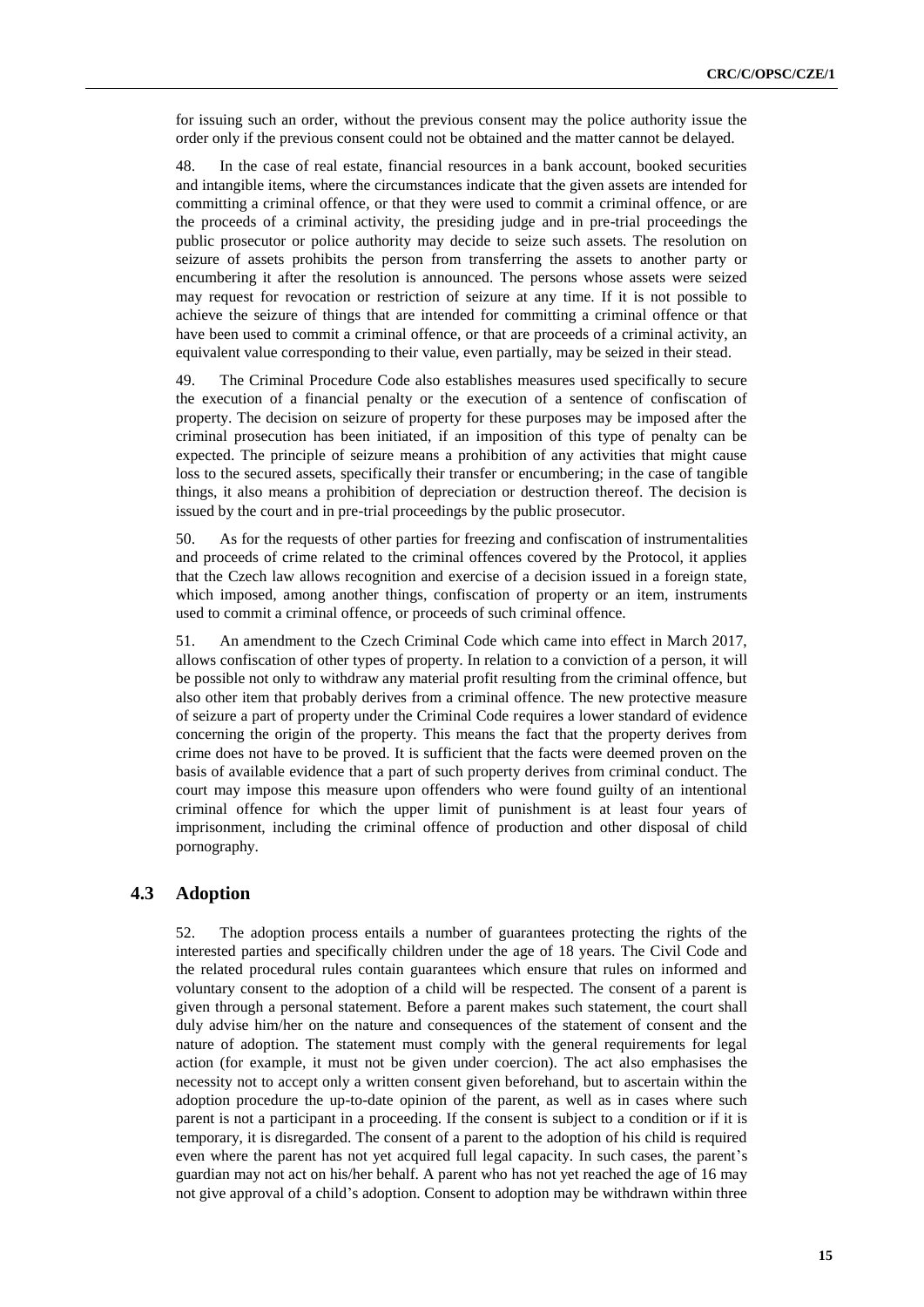months from the date on which it was given. In several exceptional cases, it may be withdrawn later. If consent to adoption was given for a particular adoptive parent and the motion for adoption is withdrawn or rejected, the consent shall cease to be in force. Consent to adoption shall always cease to be in force if the adoption does not take place within six years from the date on which the consent was given. The act protects biological mothers and fathers by defining that the mother of an adopted child may give consent to the adoption no earlier than six weeks after the child's birth. The father of an adopted child may give consent to the adoption even before the expiration of the above period, but no earlier than after birth. If the consent of the father or mother was given before that, it is disregarded. The act allows adoption's cancellation. Generally adoption may not be cancelled after three years from the decision on adoption. This does not apply if the adoption contradicts the law.

53. Under the legislative rules of the adoption process, the relevant authority of the state thoroughly examines the ability of the adoptive parents-to-be to accept the child and comply with their new obligations. The process of arrangement of adoption is defined in the Act on the Social and Legal Protection of Children. Mediation of adoption is a statutory pre-requisite for adoption. The social and legal protection of children authorities select specific persons who are suitable to become adoptive parents of a given child and ensure personal contact between the child and this person. However, mediation of adoption is not conducted when the parents have given consent in advance to adoption for a particular adoptive parent, or where the motion for adoption was filed by the spouse of the child's parent, surviving spouse of the parent, or adoptive parent, or where the motion for adoption was filed by a relative of the child or another person close to the child who is not excluded from adoption. Judgments in matter of immediate and pre-adoptive care are always issued by the court; however, the social and legal protection of children authority must always be informed on the actual placement of the child to the adoptive parents-to-be, even if it did not mediate for the adoption. The Civil Code prescribes that no person may obtain any improper financial advantage arising from a child being given up for adoption. However, this does not mean that it is not possible to request remuneration of necessary expenses incurred by the adoptive parents-to-be in relation to the preparation of adoption, etc. The mediation of adoption itself is reserved to the state and exercised through the social and legal protection of children authorities, and must not be executed by anybody else. Persons involved in illegal mediation of adoption may be imposed a fine of up to CZK 200,000. The above-specified interests are also protected under the Criminal Code, which defines criminal offences of entrusting a child to another person, oppression, extortion, abduction of a child or a person suffering from a mental disorder, fraud or forgery and alteration of public documents.

54. The above-described legal protection is supplemented with the protection provided by the non-profit sector, where selected organisations offer support, mainly to future mothers in distress. This support may prevent pathological behaviour of mothers who find themselves in a difficult situation. The aim is to reduce the pressure on finding a solution and to support free choice of the woman. These organisations play an important role and may help ensure that the adoption process takes place in accordance with the law, respecting the rights of the biological mother and her child, and prevents further harm that may occur during this mentally challenging process.

55. In 2013, 504 children were adopted, of which 56 were intercountry adoptions; in 2014, 300 children were adopted, of which 56 were intercountry adoptions; in 2015, 302 children were adopted, of which 36 were intercountry adoptions; and in 2016, 377 children were adopted. The possibility of arranging an intercountry adoption is opened six months after a failed arrangement of adoption within the Czech Republic. One administrative delict of unauthorised arrangement of foster care was recorded in 2013, and one case of unauthorised adoption was committed in 2014.

## **5. Protection of the rights of victims**

56. The authorities involved in criminal proceedings and other public authorities, entities assisting to crime victims, healthcare providers, experts, interpreters, defence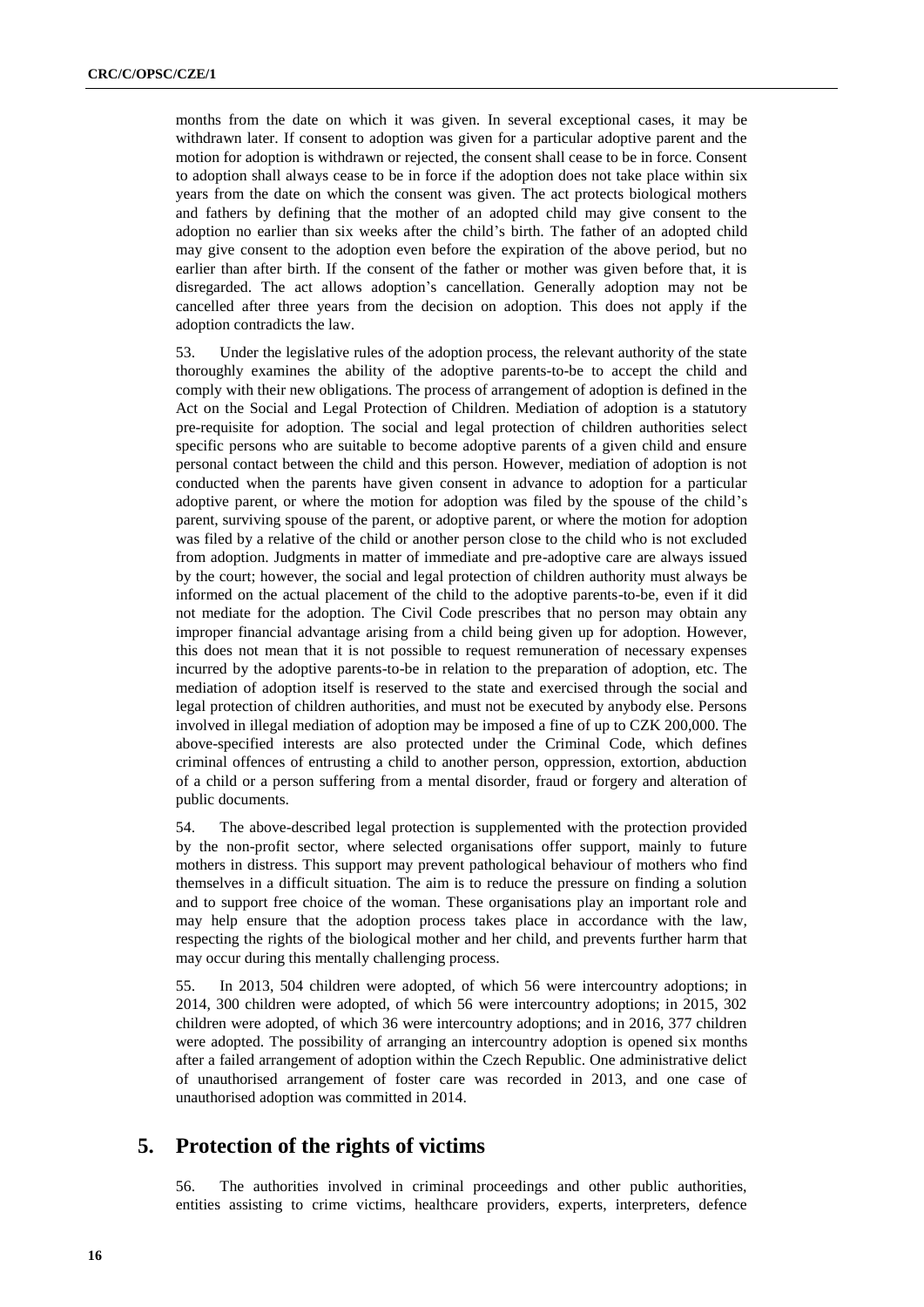lawyers and media are obliged to respect the personality and dignity of the victim, to approach the victim politely and with care, and to accommodate the victim if possible. They interact with the victim with regard to his/her age, health condition including psychological state, his/her intellectual maturity and cultural identity in a way that does not cause deepening of the injury to the victim by the criminal offence, or cause secondary injury.

57. Children are understood to be especially vulnerable victims, regardless of whether or not there is an increased risk of secondary injury in the given case. Especially vulnerable victims have a number of special rights, such as the right to free professional assistance, right to prevention of contact of the victim with the offender, right to be interviewed in an especially sensitive manner by a person with the relevant training of the same or opposite gender according to the victim's choice, right to be interviewed in a way that it need not be repeated later, or right to select an interpreter of the same or opposite gender.

58. The Crime Victims Act grants all victims the following rights that are also important in terms of assistance and support provided to child victims of the crimes listed in the Protocol. The victims have the right to be asked questions leading to their intimate area only if it is essential for clarification of facts vital to criminal proceedings. These questions must be asked with abundant caution and in terms of content in an exhaustive manner, so that it would not be necessary to repeat the interview. The formulation of such questions must be adjusted to the victim's age, personal experience and mental state. Victims have the right at any time to object to the direction of the question. They also have the right to accompaniment by a fiduciary to actions of criminal proceedings and to submittal of an explanation. A fiduciary is a natural person qualified to perform legal acts chosen by the victim. The fiduciary provides the victim with necessary, mainly psychological, help, and he/she may also be the victim's proxy. At any stage of the criminal proceedings, the victim has the right to make a declaration of what impact the committed criminal offence has had on his/her life. The victim has the right to monetary assistance to cover the costs affiliated with providing qualified psychotherapy and physiotherapy or other professional service aimed at rectifying the occurring non-material harm (typically in criminal offences against human dignity in sexual sphere), or to cover the worsened social situation caused to the victim by the criminal offence (typically in criminal offences causing harm to the victim's health). The victim may raise his/her claims for compensation of damages or non-material harm in criminal proceedings against the offender; in such cases the victim has the position of an aggrieved person in the proceedings. Aggrieved persons under the age of 18 years are entitled to legal assistance provided by their agent free of charge, regardless of the proprietary conditions of such persons. The costs of the services provided by such agent chosen by the aggrieved person or appointed by the court shall be borne by the state.

59. Since the Crime Victims Act entered into force, 1,177 proceedings on provision of monetary assistance have been initiated, the final decision on provision of monetary assistance was issued in 803 cases, and monetary assistance to the total amount of CZK 29,002,634 was granted to 336 applicants.

60. On 1 April 2017, the amended Crime Victims Act came into force, which prescribes when there is doubt about whether a victim is an especially vulnerable, it must be treated as such. The second change establishes the obligation to interrogate especially vulnerable victims (including children) in pre-trial proceedings at facilities that are specifically adjusted for this purpose whenever this is objectively possible.

61. Provision of information to victims is regulated in the Crime Victims Act. The providers of assistance to crime victims shall provide the victim information on the services they provide to victims, on the rights of the victim laid down in the Crime Victims Act, on the rights granted to the victim as an aggrieved person under the Criminal Procedure Code, and of the course of criminal proceedings and the standing of a victim as an aggrieved person and witness therein. Upon the victim's request, the victim may be provided with further information, for example on the release or escape of the accused person from custody or prison.

62. Protection of the identity of victims of the criminal offences listed in the Protocol is ensured through general protection of child victims and through protection of victims of the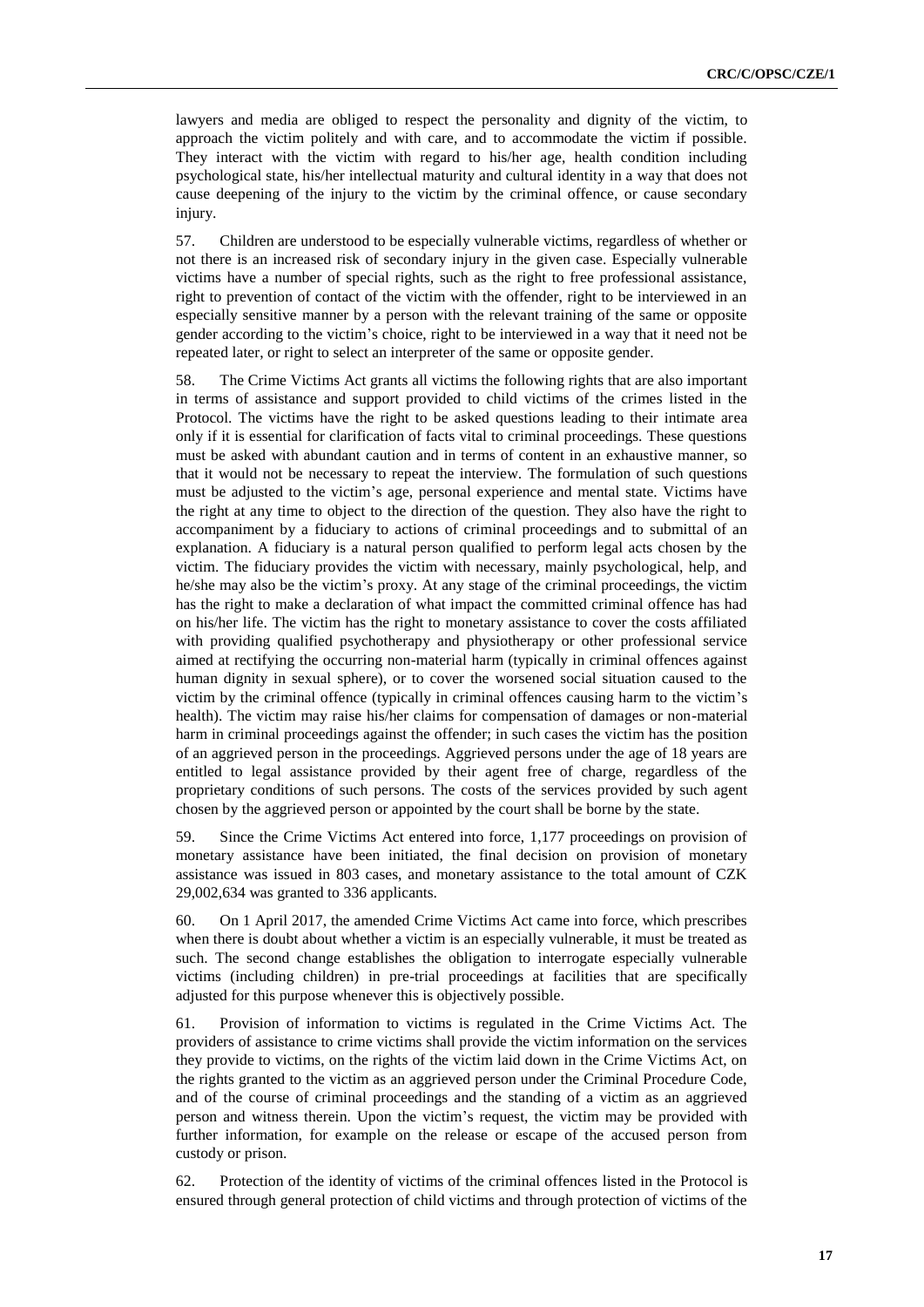enumerated criminal offences. Personal data and privacy of persons under the age of 18 years are especially protected. In the pre-trial proceedings the authorities involved in criminal proceedings must not disclose information eligible for identification of an aggrieved person or witness. The Criminal Procedure Code also establishes that nobody may disclose information that enables identification of an aggrieved person who is under the age of 18. The same protection is granted to aggrieved person above the age of 18 against who was committed a criminal offence of trafficking in human beings, any of the criminal offences against human dignity in sexual sphere, abduction of a child or person suffering from a mental disorder, and other criminal offences. It is prohibited to disclose photographs, audiovisual records or other information about the course of trial hearing or a public session which would enable identification of the aggrieved person. The final judgement stating the name and address of the aggrieved person must not be published in news media. A failure to observe these provisions may be sanctioned as an administrative delict, with a pecuniary sanction of up to one million CZK or as a criminal offence of illicit disposal with of personal data.

63. The security of the victims and persons close to them is ensured in several ways. A preliminary measure may be imposed upon the accused person where there is a reasonable fear that he/she will repeat the criminal offence, or finish the criminal offence he/she has attempted or prepared. Such preliminary measures may include for example the prohibition to contact the victims or persons close to the victim<sup>16</sup>, or prohibition to enter residence inhabited by the victim and its immediate surroundings, and prohibition to remain within such residence. The measure of the last resort is taking to custody.

64. Protection of witnesses from intimidation or other serious threat is ensured through the institute of witness protection. Should the ascertained circumstances indicate that the witness or persons close to them appear to be under a threat of bodily harm or any other serious risk of violation of their fundamental rights in relation to their testimony, the authorities involved in criminal proceedings shall adopt measures to conceal the identity and appearance of the witness. In such cases, the name and surname and other personal information shall not be recorded in the protocol, but are kept separately from the criminal file and only authorities involved in criminal proceedings may become acquainted with such details in the given case. The witness shall be instructed about this right. Furthermore, the institute of special protection of a witness provides personal protection, relocation of the protected person, and assistance to the protected person for the purpose of his/her social inclusion in the new environment or concealment of the identity of the protected person.

65. The victim's age is important for the investigation only when the age is a requirement for the establishment of criminal liability or any of the aggravating circumstances. For the initiation of the investigation the uncertainty about the victim's age is not an obstacle. Until proven otherwise, the person shall be considered to be below the age of 18 years. If it is impossible to ascertain the age, the accused person cannot be convicted of a criminal offence committed against a child, but only of a criminal offence committed against an adult person. However, in cases when the offender's conduct is motivated by his/her assumption that he/she is committing a criminal offence against a child, such offender shall be liable for a criminal offence committed against a child, despite the fact that the victim is not a child, because the intention of such offender is to commit a criminal offence against a child, by which he/she has jeopardised public interest.

66. For the purpose of the criminal offence of production and other disposal of child pornography, pornographic work is understood as any work displaying or otherwise using a child or a person that appears to be a child. Therefore, in an individual case it need not be ascertained beyond all doubt that a person featured in the pornographic work was really under 18 years of age or not, as it is sufficient that he/she appeared to be such a person.

67. Witnesses are obliged to testify. A person related to the accused person in direct lineage, his/her sibling, adoptive parent, adoptive child, spouse, partner or companion has the right to refuse testimony as a witness. If a person under 18 years of age is questioned as

<sup>&</sup>lt;sup>16</sup> Prohibition means prohibition of any contact with or search of the person, also through electronic communication networks and similar means.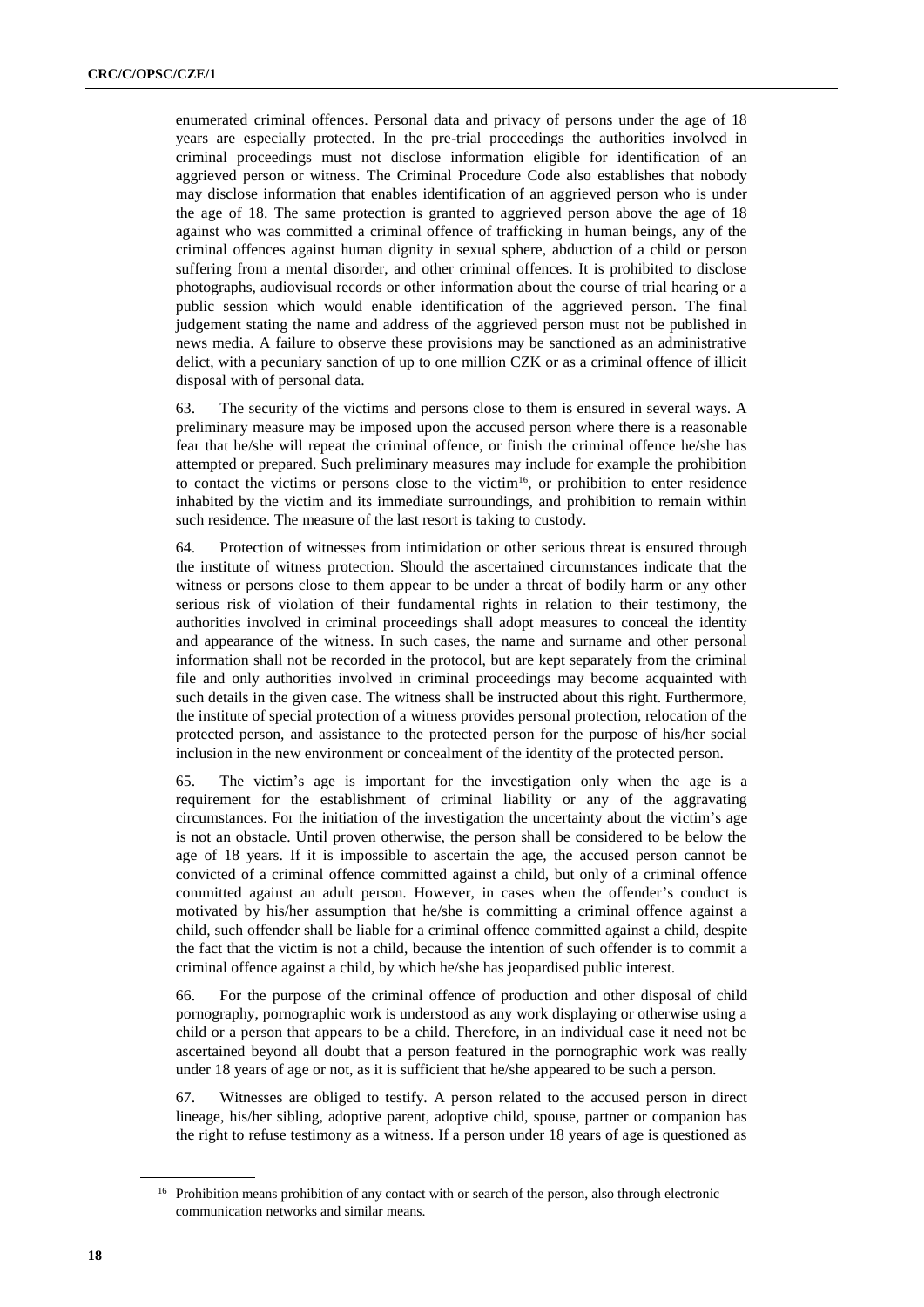a witness about circumstances, reviving of which in memory could, in respect of his/her age, adversely affect his/her intellectual and moral development, the questioning shall be conducted with special care. A social and legal protection of children authority or another person experienced in education of young people shall be invited to the interrogation. If it can contribute to correct execution of the questioning, parents may also be included. An interview of especially vulnerable victims or child witnesses in pre-trial proceedings should be conducted by a person with the relevant training if possible. If the victim is a child, a person with the relevant training shall always conduct the interview in pre-trial proceedings with the exception of cases when the action cannot be delayed and it is not possible to find a trained person. Questioning of a child witness takes place in a special interrogation room, except for cases where it is not convenient to transport the child. This may be the case for example in autistic children, children living in a children's residential care, etc. Questioning in a special interrogation room is also recorded on a video.

68. The Police of the Czech Republic have specialists trained for work with children. These police officers investigate criminal offences committed against children and they undergo lifelong training. Police officers specialised in work with children undergo annual instructional and methodological training where the most important procedural questions and processes are discussed. This year, methodologists working with victims of crime will be trained on how to instruct the statutory representatives of children about the rights of child victims.

69. Police authorities have several methodologies related to treatment of children. A methodology for questioning children in special interrogation rooms was prepared to improve the work of the police with children.<sup>17</sup> This is accompanied with an instruction video recording on DVD, where a psychologist shows how to use interrogation aids and how to approach children. A methodology for instructing children before a questioning is being prepared and will be accompanied by a film. The aim is to provide instructions to every child according to its mental development, while respecting its position in the procedure. Police officers should instruct the child in a form that allows the child to understand the content of information and at the same is sufficient for the orientation in the criminal proceedings. The next part of the methodology will be focused on establishing contact with the child before any police activity with the child.

70. The right to defence is guaranteed. If an especially vulnerable victim does not wish to have immediate visual contact with a person suspected of committing a criminal offence or a person against whom the criminal proceedings are being conducted, necessary measures will be applied, especially with application of audiovisual technologies. However, the Crime Victims Act specifies that such measures must not interfere with the right to defence. The right to be considered innocent until a convicting sentence is issued by the court is one of the basic principles of criminal proceedings. This principle is laid down in the Criminal Procedure Code and also in the Charter of Fundamental Rights and Freedoms, which is part of the Constitution. The Charter of Fundamental Rights and Freedoms also lays down the right to make a statement in respect of all evidence produced. However, persons under 18 years of age may be asked questions only through an authority involved in criminal proceedings. In 2013, the Supreme Court stated in its resolution<sup>18</sup> that the accused person's right to question witnesses or have them questioned is limited by another fundamental right, which guarantees special protection to children and juvenile persons. A questioning before the initiation of the prosecution of a given offender carried out in the presence of the judge is a valid procedural act because the participation of the judge guarantees protection of all rights, including the right to defence.

71. Assistance to crime victims is provided by persons and organisations listed in a register of providers of assistance to crime victims. At present, there are 358 listed persons and organisations across the entire territory. They offer psychological counselling, social counselling, legal assistance, providing of legal information and restorative programs. The list includes solicitors and non-governmental organisations. The Probation and Mediation

<sup>&</sup>lt;sup>17</sup> At present, there are 64 interrogation rooms in the Czech Republic.

<sup>&</sup>lt;sup>18</sup> Resolution of the Supreme Court of 20 November 2013, file no. 5 Tdo 1241/2013.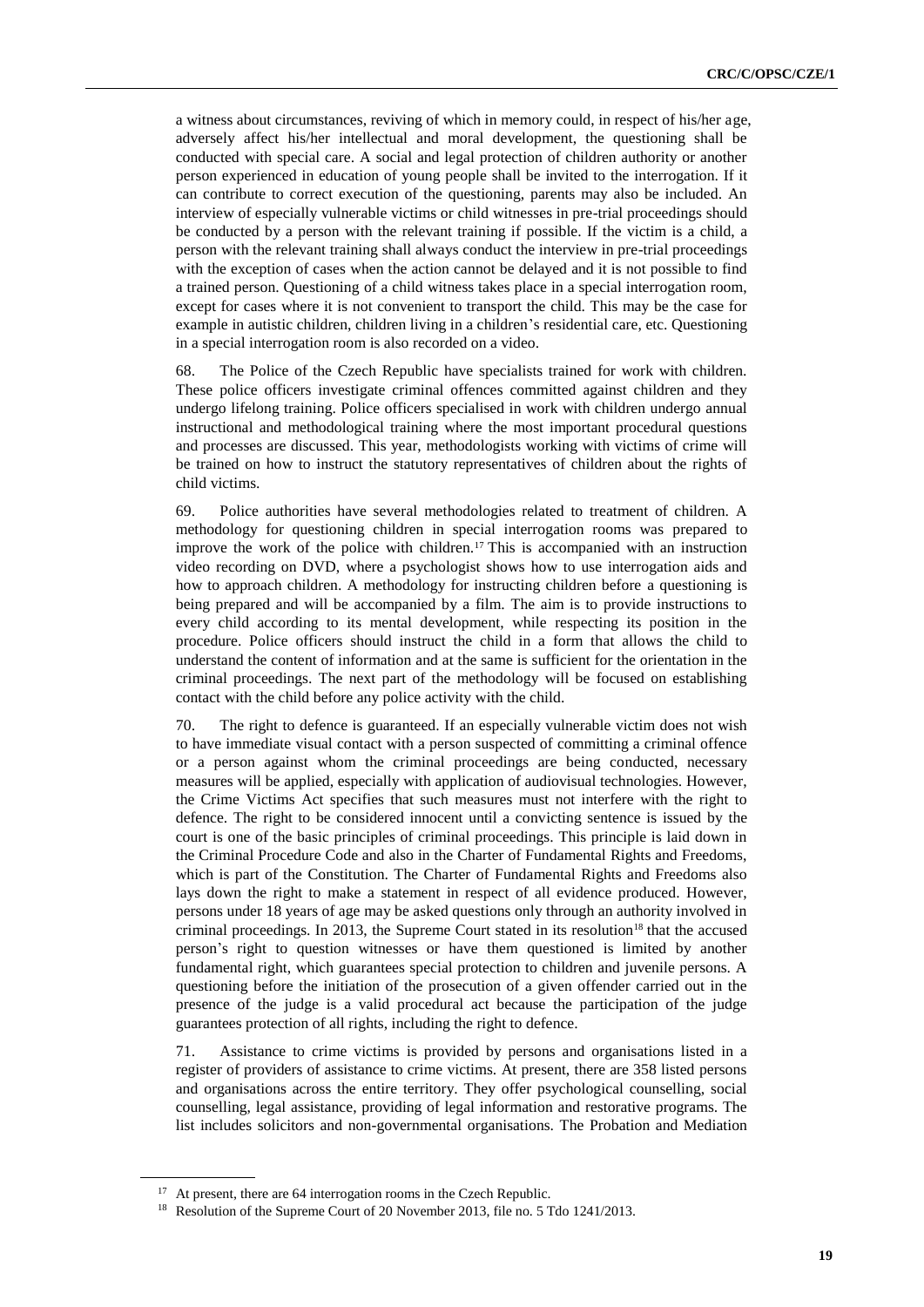Service is a governmental organisation assisting and supporting victims, with offices (74 centres and 4 branches) in all districts. Its services are free of charge.

72. Organisations providing assistance to victims of the criminal offences mentioned in the Protocol are: Bílý kruh bezpečí, Člověk v tísni (People in Need); Dětské krizové centrum (Emergency Centre for Children); In Iustitia; La Strada Czech Republic; Persefona; proFem; Respondeo; Strop; Centres of the Probation and Mediation Service; and others. Most of these organisations provide field services and some also provide residential services, such as the Asylum Home for Mothers with Children. Organisations assisting victims of trafficking in human beings are La Strada Czech Republic, the Magdala project of the Caritas of the Archdiocese in Prague, Diaconia of the Evangelical Church of Czech Brethren, and the International Organization for Migration. The Emergency Centre for Children focuses on children and is entrusted with their social and legal protection. It identifies children to whom social and legal protection should be provided, helps parents resolve problems related to care for children, provides assistance to crime victims and is also a non-state healthcare facility.

73. Any entity in the Czech Republic may contact the authorities involved in criminal proceedings if it suffers attacks because of its activities. Extortion, physical attacks, and other attacks are sanctioned as general criminal offences by penal law. Furthermore it is possible to provide special protection to witnesses and other persons obviously endangered with bodily harm or other serious threats in relation to the criminal proceedings. As the organisations focusing on protection of children in the Czech Republic do not face extensive attacks, no special protective measures are adopted across the board to ensure their security, unless it is required in the given case.

74. A comprehensive evaluation of the Programme of Support and Protection of Victims of Trafficking in Human Beings referred to above was one of the tasks of the National Strategy to Combat Trafficking in Human Beings in the Czech Republic for the period 2012–2015. This task has already been accomplished. The evaluation of the Programme of Support and Protection of Victims of Trafficking in Human Beings was conducted by external organisation La Strada, o.p.s. within the project Optimisation of Interdisciplinary Cooperation in the Area of Protection of Trafficked Persons and Prevention. Two large analyses were conducted within this project, focused on interdisciplinary cooperation in the area of the fight against trafficking in human beings and on provision of social services to victims of trafficking in human beings.

75. Crime victims and aggrieved persons have the right to compensation of damage caused by the criminal offence. Apart from the regular course of the criminal proceedings, criminal law also provides for the so-called diversions. Diversion is a general term for legal institutes that simplify criminal proceedings under certain conditions that bring benefits to the accused person as well as to the aggrieved person. The benefits for the accused persons are a faster and less costly procedure and the possibility to avoid the sentence. The benefit for the aggrieved persons is compensation of damage. All types of diversions rely on compensation of damage or non-material harm as one of the conditions for the adoption of diversion, or as one of the circumstances considered by the respective body when deciding on a diversion. The diversions in the Czech criminal proceedings are agreement on guilt and punishment, conditional suspension of submission of a motion for punishment, conditional discontinuation of criminal prosecution, settlement and withdrawal from criminal prosecution. For example, the condition for agreement on guilt and punishment is a statement of the accused person that he/she committed the criminal offence for which he/she is being prosecuted, while the public prosecutor must protect the interests of the aggrieved persons when making the agreement. The right of a child to compensation of non-material harm is not conditioned by prior adjudication of criminal liability of the persons responsible of exploitation of the child. This means that the aggrieved persons may claim non-material harm at the civil court even if the offender was not found guilty of committing a criminal offence.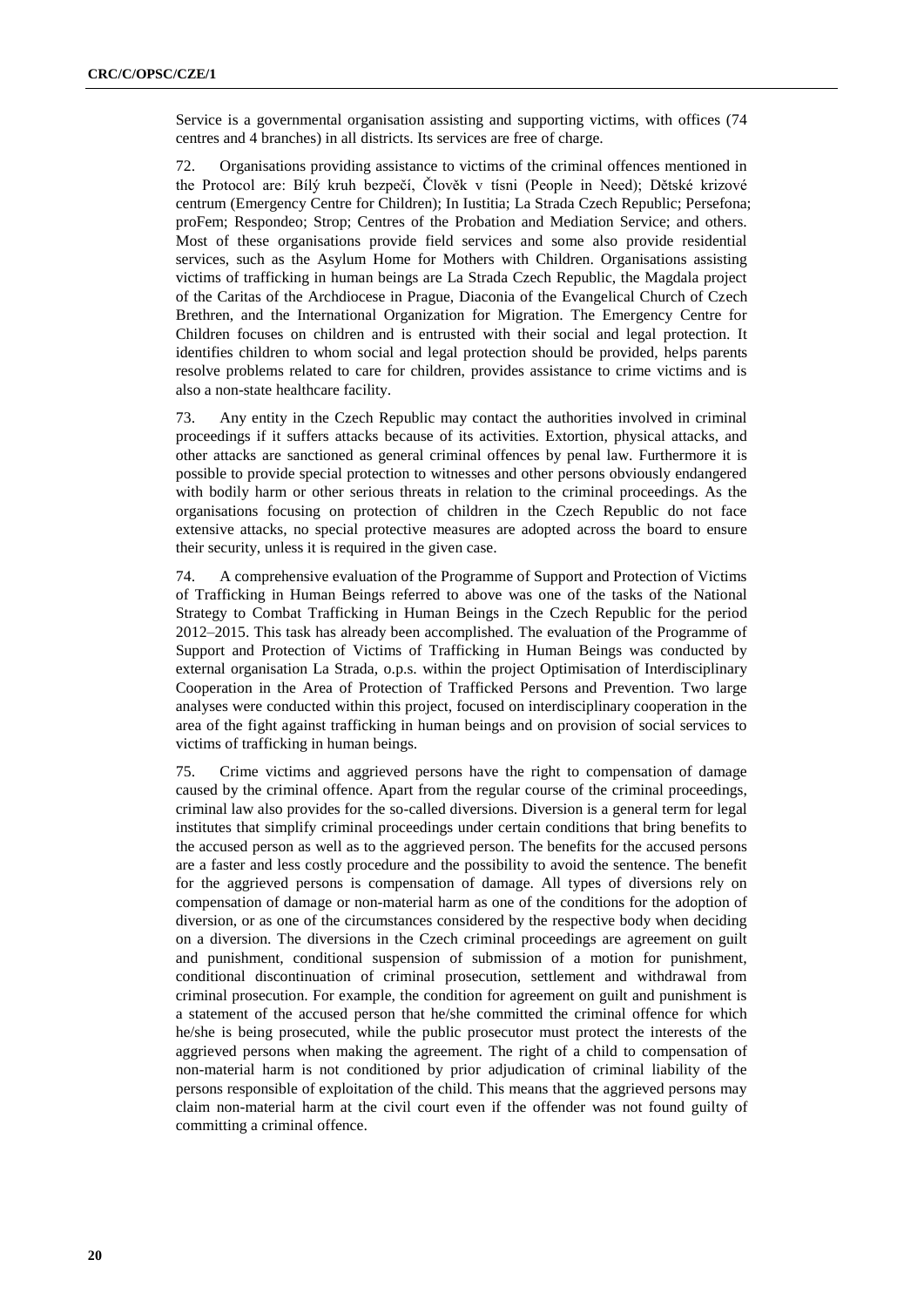## **6. International assistance and cooperation**

76. The Czech Republic is a member of all important organisations and groups specialised in the fight against trafficking in human beings, such as the United Nations (UN), the Organization for Security and Cooperation in Europe (OSCE), the European Union, and the Council of Europe. The obligations arising from the membership laid down in international documents are duly reflected in the Czech legislation on an ongoing basis. Apart from the provisions of international treaties listed below, this includes also the OSCE Action Plan to Combat Trafficking in Human Beings and its Amendment from 2013 and Directive 2011/36/EU of the European Parliament and of the Council.

77. The essential convention on prevention, revealing, investigation, prosecution and punishment of offences covered by the Protocol at regional level is the Council of Europe Convention on the Protection of Children against Sexual Exploitation and Sexual Abuse (also known as the Lanzarote Convention). It establishes measures aimed at prevention of exploitation and abuse, ensures protection of child victims during trial proceedings, and combats "sex tourism" by establishing that individuals can be prosecuted for some criminal offences even when the act is committed abroad. The parties to the Lanzarote Convention undertake to cooperate in order to prevent and combat sexual exploitation and sexual abuse of children, protect and support the victims, and conduct investigations and proceedings relevant to the criminal offences covered by the Lanzarote Convention. The Czech Republic ratified the Lanzarote Convention on 2 May 2016 and the Convention came into effect on 1 September 2016. Nowadays, Czech legislation fully complies with the Convention.

78. These issues are also addressed by the Council of Europe Convention on Action against Trafficking in Human Beings which also applies to children. Committing any of the criminal offences mentioned in this Convention against a child is considered to be an aggravating circumstance. The Czech Republic signed this Convention on 2 May 2016 and ratified it on 29 March 2017. Signing and ratification of the Convention was one of the tasks stipulated in the National Strategy to Combat Trafficking in Human Beings in the Czech Republic for the period 2012–2015.

79. Criminal offences against children are also addressed by the UN Protocol to Prevent, Suppress and Punish Trafficking in Persons Especially Women and Children, supplementing the United Nations Convention against Transnational Organized Crime. The Czech Republic signed this convention and this protocol in 2002, the convention was ratified in 2013, and the protocol in 2014. The Czech Republic also implements Directive 2011/36/EU of the European Parliament and of the Council of 5 April 2011 on preventing and combating trafficking in human beings and protecting its victims, and the OSCE Action Plan to Combat Trafficking in Human Beings and its 2013 Addendum.

80. According to International Labour Organization Convention No. 182 on the Worst Forms of Child Labour concerning the Prohibition and Immediate Action for the Elimination of the Worst Forms of Child Labour, which was ratified by the Czech Republic, the term "worst forms of child labour" also includes the use, procuring or offering of a child for prostitution, for the production of pornography, or for pornographic performances. Although this convention does not explicitly speak about related criminal offences, it obliges the parties to adopt all measures necessary to ensure effective implementation and enforcement of the provisions implementing the convention, including the definition and application of criminal sanctions.

81. The central judicial authorities for international cooperation in criminal proceedings aiming at gathering evidence for the criminal proceedings are the Ministry of Justice and, in the pre-trial proceedings, the Supreme Public Prosecutor´s Office. As for cases of child pornography on the internet, a large number of requests for legal assistance are directed to the USA. Personal consultations of these cases between the Czech Republic and USA take place regularly, at least once a year. To increase the quality of requests for legal assistance, the International department of the Supreme Public Prosecutor's Office in cooperation with the US Department of Justice prepared a template of request for legal assistance directed to the USA and a template of request for electronic data. As for cooperation within the EU,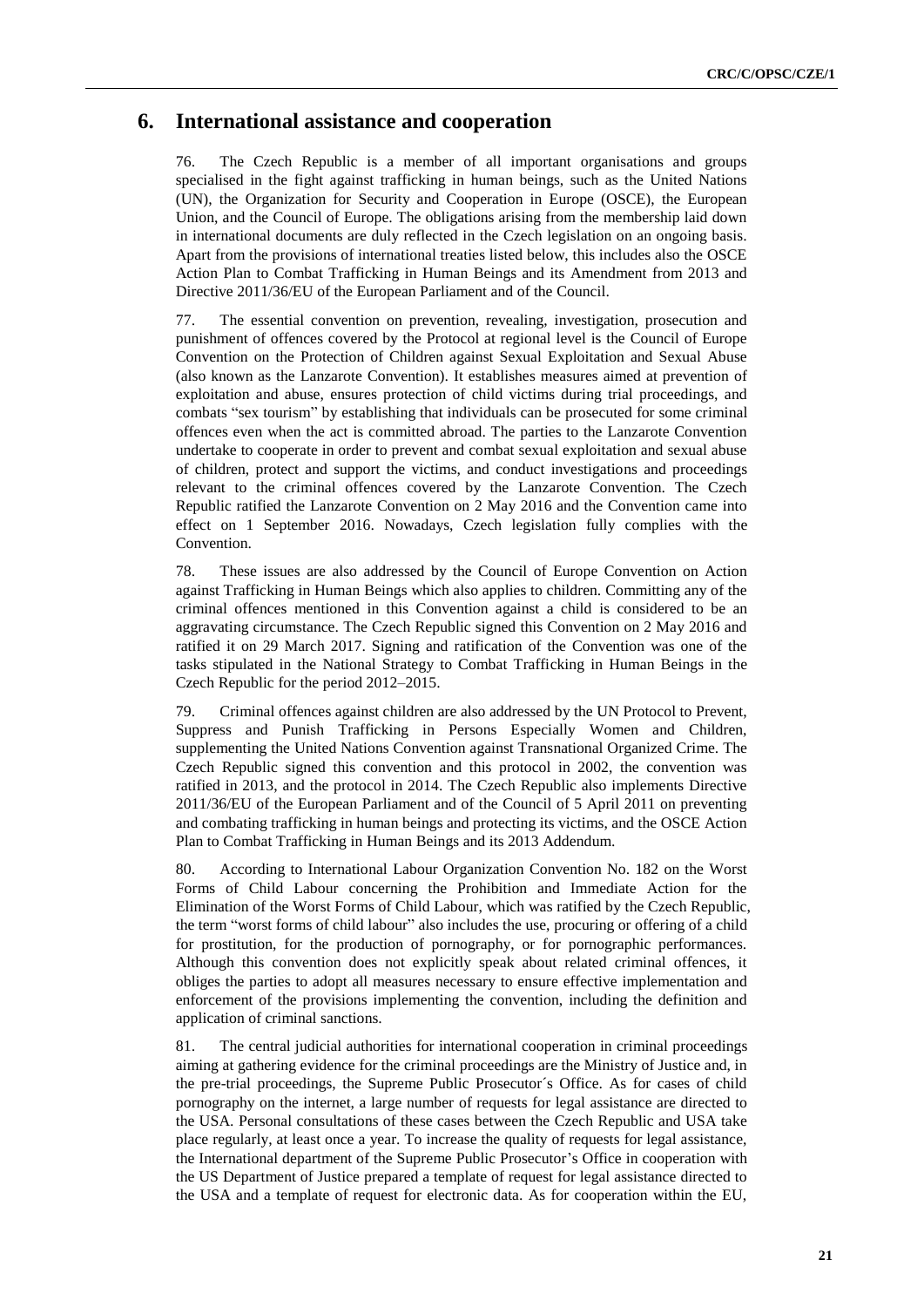public prosecutors and judges use the European Judicial Network and Eurojust to discuss the cases requiring international legal assistance. The Probation and Mediation Service is an active member of the Confederation of European Probation, focused mainly on the development of restorative justice in an international context. The specialists of the Probation and Mediation Service participate in international conferences, mainly in Europe.

82. The Ministry of Interior negotiates and concludes bilateral international treaties on police cooperation, which fall within its competence. The purpose of these international treaties is to provide a legal framework for the efficient cooperation between the police authorities of the Czech Republic and of the other contracting state, and enhance international cooperation in the area of prevention, identification, investigation, prosecution and punishment of criminal offences listed therein. They promote cooperation to combat sexual abuse of children and child pornography, trafficking in human beings, solicitation, illegal trafficking in human organs and tissues, organised crime and other. Several international treaties on police cooperation have come into force since 2013 (see Annex no. 7).

83. Legal assistance in criminal proceedings is provided and requested on the basis of bilateral and multilateral treaties on legal assistance adopted within the UN, the Council of Europe, the European Union, or on the basis of the principle of mutuality. States that are parties to conventions on extradition have the obligation to extradite persons who are criminally prosecuted by the respective authorities of the other party, or to extradite persons who are requested by these authorities to serve the sentence of imprisonment. It is necessary to bear in mind that a citizen of the Czech Republic cannot be extradited without his/her consent. Another condition of extradition under these international agreements is the condition of double criminality. This means that the criminal offence in question must also be defined as a criminal offence in legislation of the other party to the international treaty under which the request for extradition is made. As the respective criminal offences are contained in Czech legislation, they can be certainly considered to be criminal offences allowing extradition under any of the conventions on extradition to which the Czech Republic is a party. Proposals for international treaties on extradition that are now being negotiated and concluded by the Czech Republic cover the criminal offences discussed above.<sup>19</sup> An overview of bilateral and multilateral international treaties on international judicial cooperation in criminal matters, on the basis of which extradition can be requested for the respective criminal offences, provided that the condition of double criminality is met, is provided in Annex no. 6.

84. The exact numbers of requests sent abroad and obtained from abroad related to the area discussed herein, and specific data on wanted persons accused of the above-mentioned criminal offences, are not available, as the Ministry of Justice does not keep statistical records that would enable extracting data on extradited persons accused of specific criminal offences. This option will be available in the new system that is being prepared.

85. Given their specific nature, requests for legal assistance in the area discussed herein are always handled as a priority. In cases related to child pornography, the evidence often consists of electronic communication, which must be requested from abroad because the provider of electronic communication services has its registered office in a foreign country. In such cases it is necessary to meet the requirements of the requested state in terms of double criminality and procedural conditions for collection of evidence in a foreign country. Evidences in these matters are most often requested from the USA. The cooperation in this area is evaluated positively. Before the request for legal assistance is sent, the respective electronic data are backed up by the service providers through the contact point at the National Centre against Organised Crime of the Police of the Czech Republic. This practice is also evaluated positively. If a request for legal assistance is processed in the Czech Republic, the condition of double criminality is only examined for legal actions where it is required by Czech legislation.

<sup>&</sup>lt;sup>19</sup> Eg, the Agreement between the Czech Republic and the Hong Kong Special Administrative Region of the People´s Republic of China on Transfer of Sentenced Persons.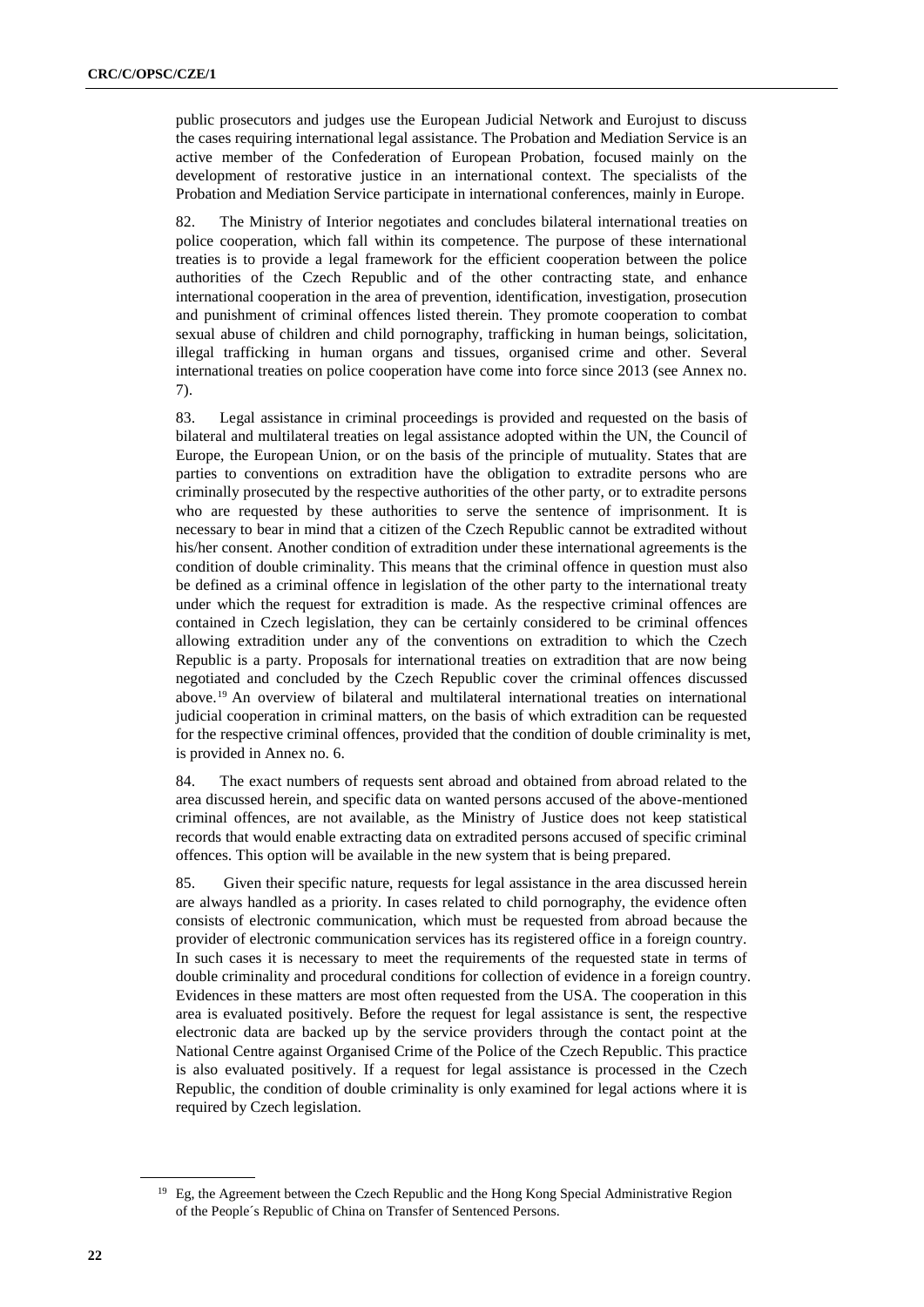86. Czech legislation allows for recognition and exercise of a decision issued in a foreign country in relation to a criminal offence where such decision imposes the sentence of confiscation of property, thing or other assets, including the instruments used to commit criminal conduct, or proceeds of such conduct. Similarly, it is possible to pass on the execution of a decision issued in the Czech Republic imposing the sentence of confiscation of property, thing or another value.

87. The Czech Republic is party to the Convention on Protection of Children and Cooperation in Respect of Intercountry Adoption. The central authority according to this convention is the Office for International Legal Protection of Children.

88. In the long term, the Czech Republic supports initiatives to enhance actions against trafficking in children at international fora. In the autumn of 2014, the Czech Republic supported the resolution of the 69th session of the UN General Assembly "Trafficking in women and girls" submitted by the Philippines, which reflects the efforts of the international community to prevent and combat this phenomenon. In June 2014, the United Nations Human Rights Council at its 26th session renewed the mandate of the Special Rapporteur on trafficking in persons, especially women and children. This resolution was also supported by the Czech Republic.

## **7. Data**

89. Data relevant to the implementation of the Protocol are collected and evaluated by several ministries and authorities. Annex no. 2 contains statistical data on criminal offences related to the sale of children, child prostitution, and child pornography, and the offenders. The information is collected from the Ministry of Interior, the Police of the Czech Republic, public prosecutor's offices, and the Ministry of Justice. The tables indicate the numbers of criminal offences ascertained by the Police of the Czech Republic. They also show the number of criminally prosecuted persons accused from the above-specified criminal offences.<sup>20</sup> The tables also show the numbers of persons against whom summary pre-trial proceedings were initiated. Summary pre-trial proceedings are an institute within criminal proceedings that enables accelerating the pre-trial phase of the criminal proceedings in the case of less serious criminal offences. In summary pre-trial proceedings, the suspect has the same rights as an accused person. The tables indicate the number of defendants and the number of persons in whom a motion for punishment has been filed. The motion for punishment is a way of termination of summary pre-trial proceedings and it is a form of simplified indictment. The tables also indicate the number of motions for the approval of an agreement on guilt and punishment for cases of trafficking in children, child prostitution, and child pornography. A motion to approve an agreement on guilt and punishment is filed by the public prosecutor instead of an indictment or motion for punishment in cases where the accused person declares that he or she has committed the act he or she is being prosecuted for and makes an agreement on punishment with the public prosecutor. The agreement is subsequently approved by the court. However, in cases of trafficking in human beings, it is not permissible to conduct summary pre-trial proceedings and approve agreements on guilt and punishment, with regard to the seriousness of these crimes. Finally, the tables also summarise the numbers of persons convicted for criminal offences related to the sale of children, child prostitution, and child pornography. The last table indicates the numbers of victims of criminal offences related to the sale of children, child prostitution, and child pornography.

90. The data shown in individual tables always indicate the number of cases or persons that were in the given stage of criminal proceedings as of the end of the respective year. Due to the length of proceedings, they usually do not go through all stages within one year. Therefore, the numbers of persons in each stage do not allow us to make conclusions of the number of persons in the next stage. The data should therefore be evaluated separately within each table. For example, we can compare the numbers of indicted and convicted

 $20$  A new system of criminal statistics was introduced in 2016. The data shown in Annex no. 2 in the table summarising ascertained criminal offences were calculated according to the new system and therefore are not comparable with the other tables.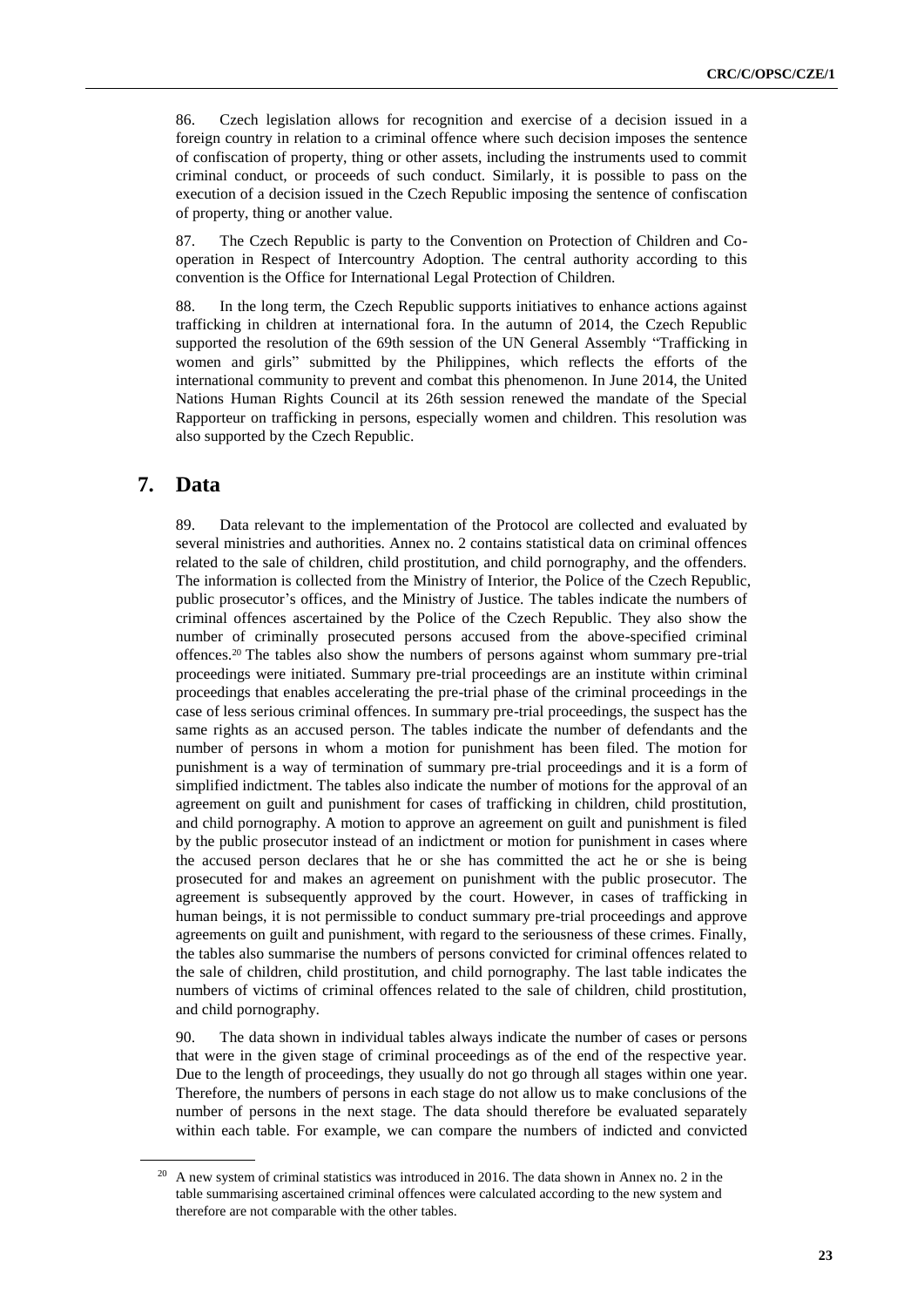persons in individual years, but not the numbers of indicted and convicted persons in one year, as they are usually not the same persons. It should also be noted that the current system of data collection and recording does not allow us to follow the given case in time and see whether and when the given offender was convicted, etc., and compare these data dynamically in time. This will be possible in the new statistical system that is being developed.

91. The data show that in 2015 the number of persons criminally prosecuted for production and other disposal of child pornography increased to 148 as compared to 110 in 2014, and in 2016 it increased to 175 prosecuted persons. Also the number of persons prosecuted for abuse of a child for production of pornography increased from 20 cases in 2015 to 66 cases in 2016. The number of persons prosecuted for trafficking in human beings is around 20 each year. The number of persons prosecuted for seduction to sexual intercourse (conduct that includes child prostitution in persons between 15 and 18 years of age) in 2016 recorded a two-fold increase to 50 persons from 25 in the previous year. Commercial form of sexual abuse was identified in two cases in the period 2015 and 2016. The number of persons prosecuted for sexual abuse is generally higher, but it should be noted that it includes any sexual intercourse with persons under 15 years of age, not only intercourse for payment.

92. The data also show that the number of persons convicted for production and other disposal of child pornography increased slightly in 2016 as compared to 2015 and 2014 (from 61 convicted persons to 49). The number of persons convicted for abuse of a child for production of pornography is approximately 20 per year (23 convicted persons in 2016, 24 in 2015). The numbers of persons convicted for trafficking in human beings are generally low. In 2016 and 2015 there were three convicted persons per year. The number of persons convicted for seduction to sexual intercourse (conduct that includes child prostitution in persons between 15 and 18 years of age) is around 20 persons per year. Twenty-one persons were convicted for this criminal offence in 2016 and 18 in 2015. The number of motions for punishment for this criminal offence was one person per year in 2016 and 2015, and four persons per year in 2014 and 2013.

93. Annex no. 3 contains statistical data from the databases of the social and legal protection of children authorities. It specifies the numbers of cases dealt with by these authorities where there was a suspicion that the child was a victim of a child prostitution or child pornography. According to the law, these and other authorities must report any suspected criminal offences against children to the authorities involved in criminal proceedings, or ensure that such cases are reported in another manner. That is why the data recorded by the social and legal protection of children authorities are not entirely comparable.

94. The social and legal protection of children authorities fill in statistical records for this purpose. These records contain data disaggregated by sex, age and health condition of the child in whom a suspicion of abuse for child pornography or prostitution was ascertained or proved in the given year. Suspicion of these forms of abuse may be ascertained within the regular activities of the respective authority, or on the basis of a notification by another person or authority, or on the basis of information provided by the child itself. The numbers do not include cases where it was proved in the same year that the suspicion of child abuse for pornography or prostitution was unsubstantiated. The numbers of children at risk of prostitution include children suspected of being abused for production of child pornography or exposed to distribution and making accessible of child pornography. The number of children endangered by child prostitution includes children suspected of being abused for sexual purposes for payment or another compensation or benefit. This may involve the following forms of child prostitution: prostitution forced by a close person or a stranger, "voluntary" prostitution to earn a living for the child or his/her family, "voluntary" prostitution for money or another compensation or benefit, and "voluntary" prostitution practised "for fun" or for another reason. The child's consent (voluntariness) does not reduce the severity and harmfulness of such conduct and does not affect the criminal punishment imposed on the persons abusing such a child (the child itself cannot be prosecuted for prostitution).